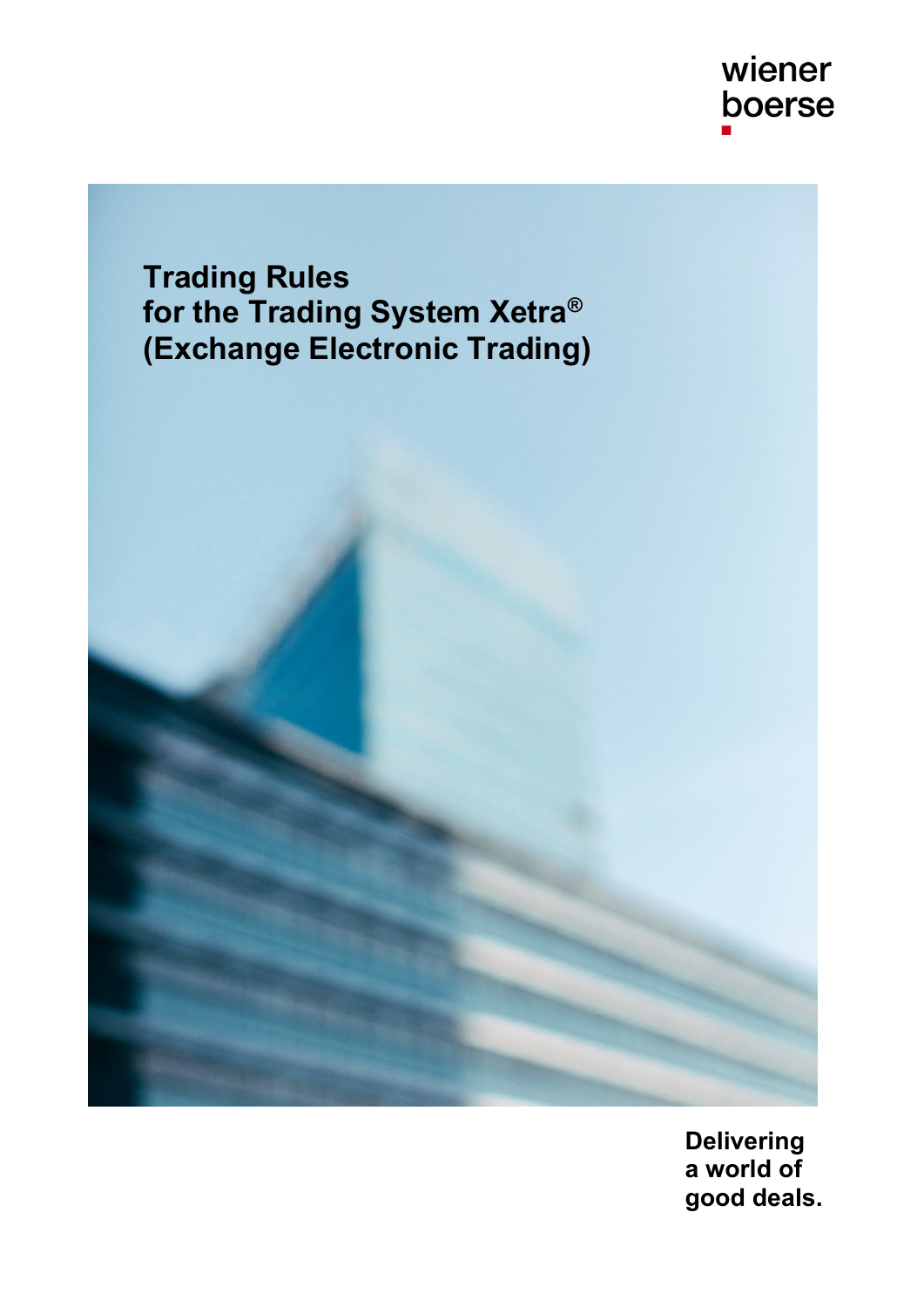# I**.** General

### **§ 1 Scope of Application**

(1) These Trading Rules apply to all exchange transactions in securities admitted to listing on the Official Market of the Vienna Stock Exchange and which are executed through the automated trading system, Xetra®, in the trading architecture Xetra<sup>®</sup> T7 hereinafter referred to as the trading system, directly between members of the Vienna Stock Exchange in its function as a securities exchange.

(2) These Trading Rules furthermore apply to all transactions in securities traded on the "Vienna MTF", which is operated by Wiener Börse AG as a multilateral trading facility (MTF), and that are executed through the trading system by the exchange members directly in the "Vienna MTF" operated by the exchange operating company as a multilateral trading facility.

(3) Securities in the meaning of these Rules are financial instruments pursuant to  $\S$  1 no. 7 lit a, b and c, Austrian Securities Supervision Act 2018.

(4) The trading system includes all securities for which it is technically possible to display all of the security's attributes on screen using the system's existing functionalities .

(5) The inclusion of securities in the individual trading procedures (§ 4) is promulgated by separate official notice; the type and procedure of trading in the individual securities, especially the number of daily auctions conducted and if done with an open or closed order book as well as the inclusion in continuous trading is decided by the exchange operating company unless otherwise defined in the following sections.

(6) The exchange operating company shall be authorized to group and allocate the securities tradable on the trading system by objective criteria, in particular, by type of security and average trading volumes, to allocate these to individual markets and trading segments, and to define uniform trading rules for each segment. Basically, all exchange members have access to all markets and trading segments. Based on objective criteria, the exchange operating company shall be authorized to make access to particular markets and trading segments entirely or partially subject to special conditions. This does not affect the statutory criteria for admission to listing according to the Stock Exchange Act.

### **§ 2 Emergency Measures**

(1) All stock exchange members shall be obligated to immediately inform the exchange operating company of any restrictions or hindrances to their participation in trading especially if due to technical disruptions . Emergency measures taken by the exchange operating company shall be binding on all members. If possible, such measures shall be announced pursuant to § 7 of these Trading Rules. If this is not technically possible, the announcement will be made through the website of the exchange operating company [www.wienerboerse.at.](http://www.wienerboerse.at/) If the exchange operating company's existing infrastructure and organizational structure allows, exchange members may place orders or delete orders in the trading system through the exchange operating company.

(2) The exchange operating company shall be authorized to interrupt trading for the purpose of fixing technical problems; trading shall be interrupted in any case under the following circumstances:

- a) When orderly trading is not possible due to technical problems in the central trading system;
- b) When participation in trading is restricted or hindered, especially due to technical disruptions for a critical number of exchange members; the critical number of members shall be deemed to have been reached if the members concerned jointly accounted for 50% of the trading volume in shares in the preceding calendar month.
- c) In the event of a trading interruption, § 14 para 8 shall apply.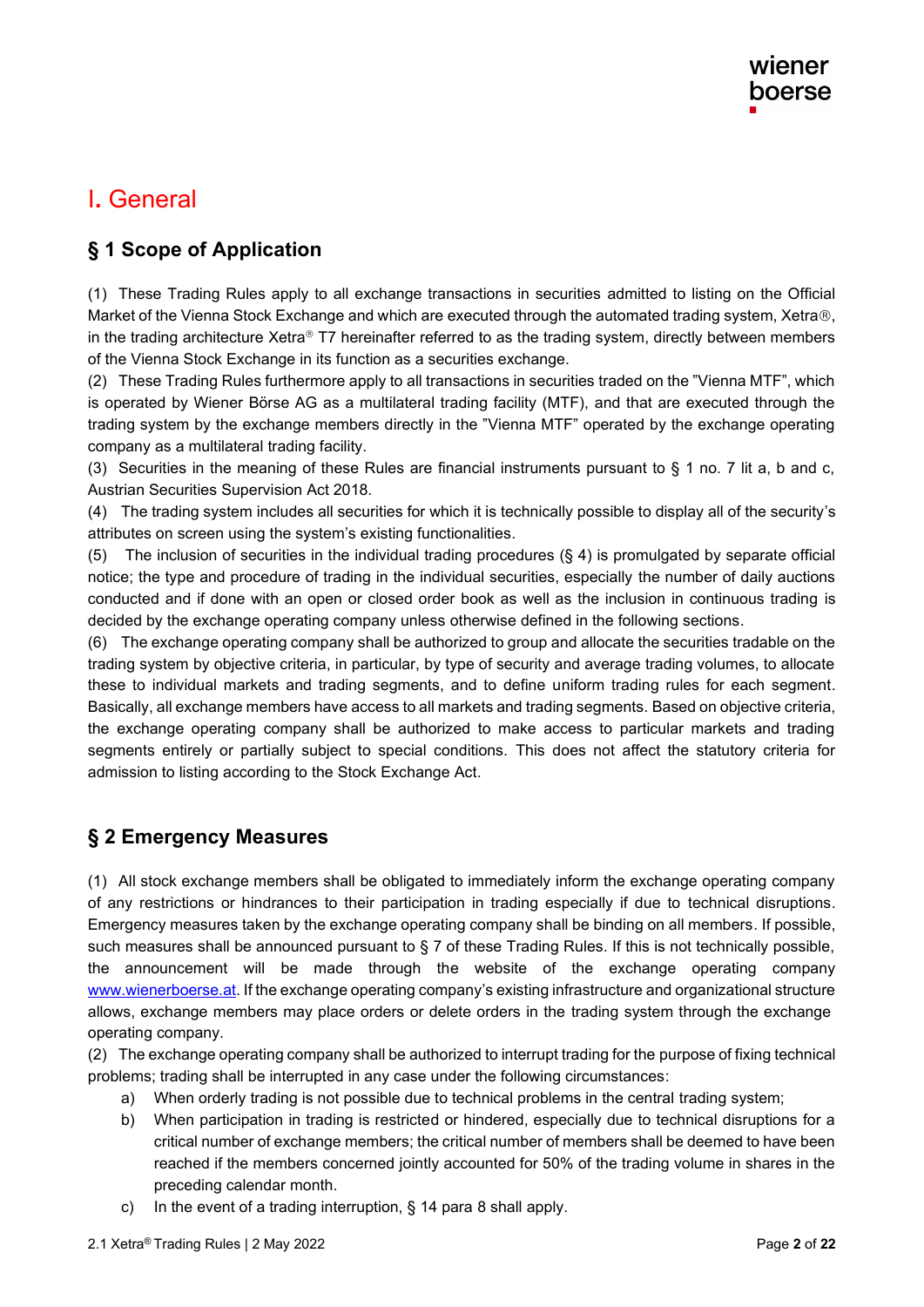## **§ 3 Trading Days, Exchange Trading Days, Last Trading Day**

(1) Exchange trading days in the meaning of these Trading Rules are all workdays except Saturdays, Good Friday, 24 December, and 31 December. Furthermore, the following statutory holidays are trading days in the meaning of these Trading Rules unless they are Saturdays or Sundays: 6 January (Epiphany), Ascension Day, Corpus Christi, 15 August (Assumption Day), 1 November (All Saints' Day) and 8 December (Immaculate Conception).

(2) In trading in securities admitted to listing on the Official Market of the Vienna Stock Exchange in its function as a securities exchange, trading days are also deemed to be exchange trading days.

(3) In trading in bonds and participation certificates, the last trading day shall be the third trading day prior to the maturity date of the respective security. Any departure from this rule shall be promulgated separately.

(4) In warrants trading, the last day of trading shall be the trading day before expiry of maturity in the respective security. Any departure from this rule shall be promulgated separately.

### **§ 4 Trading Procedures**

(1) The trading system features the following trading procedures:

- 1. Auction
- 2. Continuous trading
- 3. Continuous auction

(2) In auction trading, all market orders and limit orders received up to a certain point in time are used to determine the price at which the largest volume of orders can be executed with the lowest number of surplus orders remaining; market orders shall have priority .

The auction is subdivided into the call phase and the price determination phase. During the call phase, exchange members may enter, modify or delete orders. If orders can be matched, the potential execution price, which has been determined according to subparagraph 1, is displayed at the auction with a closed order book. If this is not the case, the best buy and/or sell limit is displayed. In the case of auctions with an open order book, the aggregate volumes of orders for each buy and/or sell limit are also displayed.

(3) Continuous trading starts with an opening auction that is conducted as specified under paragraph 2. During continuous trading, prices are determined by matching orders contained in the order book with the best buy or sell limits and the same prices, with the orders being ranked according to the time of entry (price/time priority); market orders shall have execution priority . All orders in the system are displayed in aggregate form grouped by limit (open order book).

Continuous trading may be interrupted for conducting an intraday auction for the duration of such auction. All of the orders in the order book placed for the auction and for continuous trading are grouped together at the time the auction is called to create a uniform order situation; paragraph 2 shall apply accordingly in all other respects.

Continuous trading ends with a closing auction that is conducted in accordance with paragraph 2. Immediately after the closing auction, trading at the closing price takes place (hereinafter: "Trade at Close") for those securities for which a price is determined and for which there is turnover in the closing auction. During the Trade at Close phase, only market orders or limit orders (limit better or equal to closing price) with the attribute Trade at Close are taken into consideration and displayed with accumulated volumes at the closing price. Order execution follows the time-priority principle at the price determined in the closing auction. If an order cannot be executed or executed only partially, the remaining portion that has not been executed remains in the order book – unless it has other validity attributes. Trade at Close does not apply to securities for which no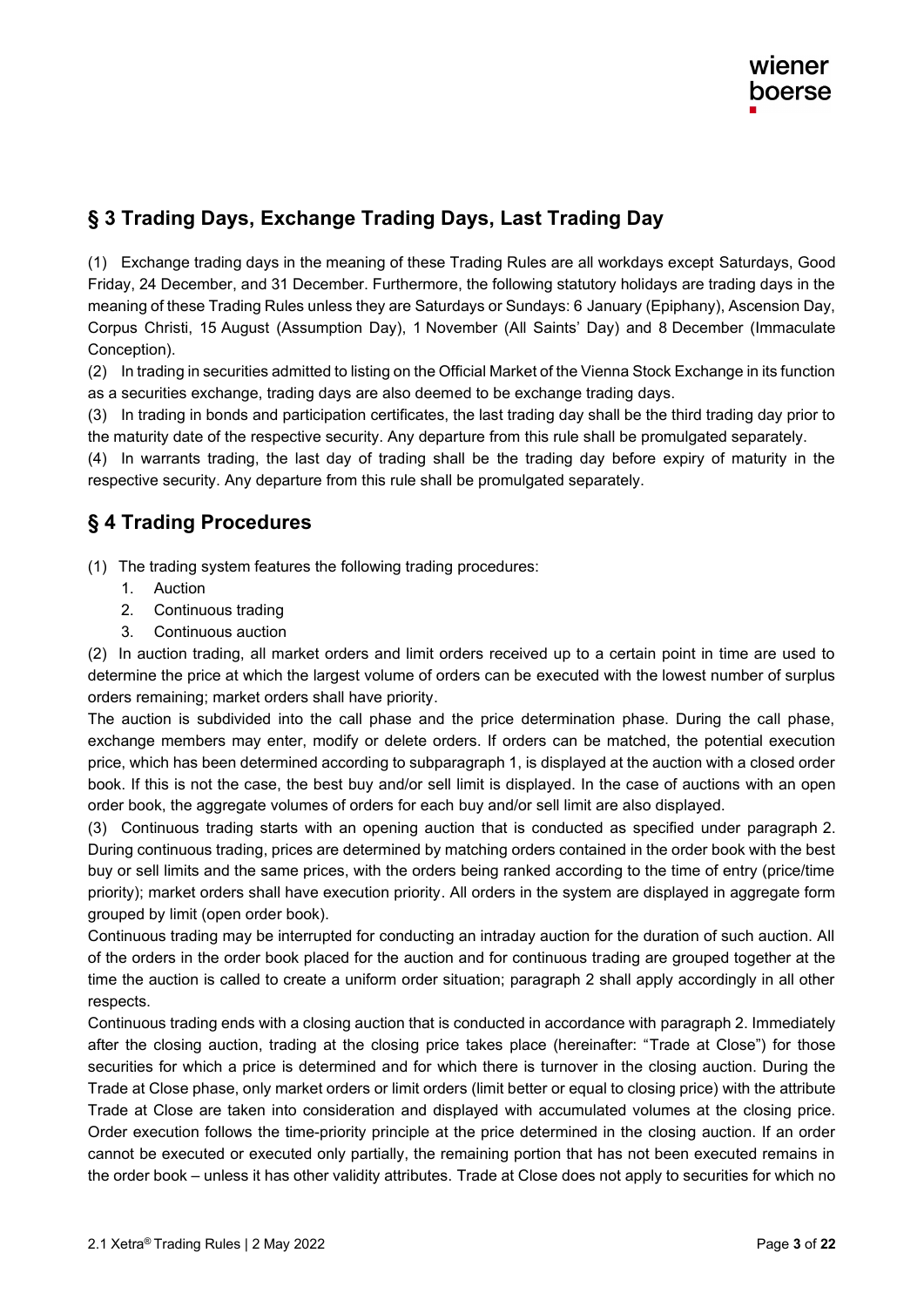price with turnover is determined in the closing auction and neither does it apply to securities for which a volatility interruption is in place until the end of the period defined for the Trade at Close phase.

(4) The continuous auction is divided into the pre-call and call phase as well as a price determination phase pursuant to § 15a. Immediately after termination of one auction, the next auction is started.

The pre-call and call phases are conducted as follows in the continuous auction:

- a) During the pre-call phase, orders in the order book are constantly examined to determine if they can be matched and executed within the buy and sell prices (quotes) entered into the system by the liquidity provider and within the order book. During the call phase, exchange members may enter, modify or delete orders. If orders can be matched within the quote of the liquidity provider or fully against the quote of the liquidity provider, the orders are immediately executed in the trading system.
- b) The call phase begins when
	- there are orders on the order book that can be matched against the quote of the liquidity provider, but cannot be fully executed, or
	- there are market orders or orders that can be matched in the order book without there being a quote from a liquidity provider, or
	- the stop-limit of an order is reached by the quote of the liquidity provider.

During the call phase, the liquidity provider may enter a new order. The buy/sell limit of this quote must match or be narrower than the quote entered in the pre-call phase. The volume of this binding quote may not be smaller than the volume of the quote entered in the pre-call phase. During the call phase, exchange members may enter, modify or delete orders. The call is ended when a new quote is entered by the liquidity provider or when the time limit expires.

(5) The individual phases of the auction, continuous trading and continuous auction are announced pursuant to § 7.

### **§ 5 Price Determination and Reference Price**

(1) The prices of transactions are determined by the trading system . The prices of transactions in securities admitted to listing on the Official Market shall be deemed exchange prices (§ 54 Stock Exchange Act 2018). The exchange operating company monitors the system to ensure that prices are determined in an orderly manner.

(2) Generally, reference prices likewise correspond to prices from trades in a security. Reference prices serve as a basis for the different types of calculations, especially for determining the price corridors within which orders may be matched and executed in auctions and in continuous trading:

- a) The reference price of a security used for the dynamic price corridor shall generally correspond to the most recent price determined for that security.
- b) The reference price of a security for the static price corridor shall generally correspond to the most recent price determined at an auction for that security.

(3) In the cases listed below, the reference price is not determined according to (2), but rather in accordance with the following criteria:

- a) Reference prices for securities that have been newly admitted to trading shall be determined by the exchange operating company.
- b) Whenever the exchange operating company receives notice of corporate actions or distributions that may influence the price of a security, a reference price is determined for the ex-trading day adjusted for the theoretical value of the security.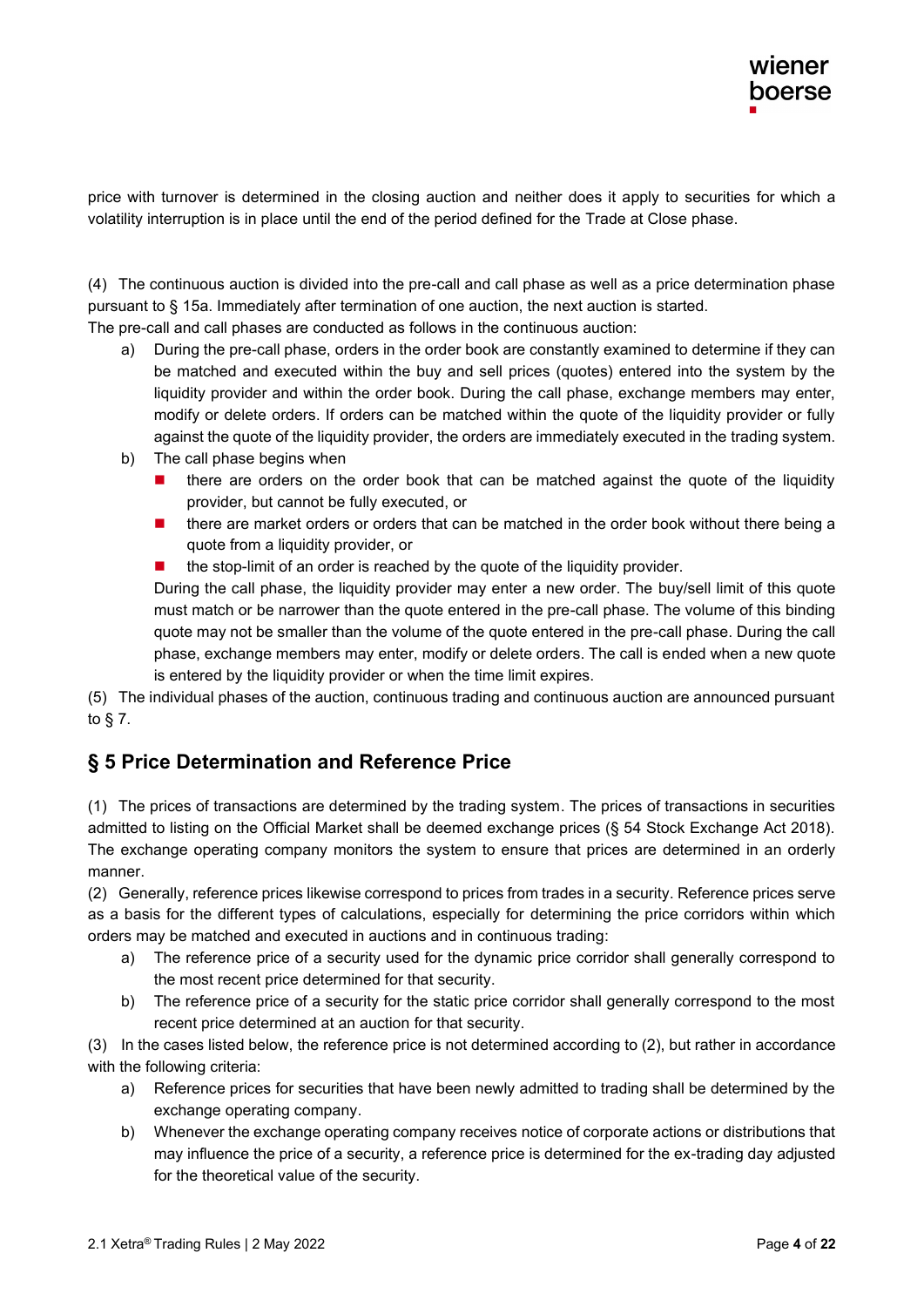- c) If no trades are executed in trading in shares included in continuous trading in the Vienna MTF, in bonds or in investment funds during the opening auction, the intraday auction or the closing auction, and therefore, no price is available, the exchange operating company may determine that the reference price (appropriately marked) is derived from the arithmetic mean of the highest buy price (bid) and the lowest ask price (sell) determined in the opening auction, the intraday auction or the closing auction, provided the price is within the range of the dynamic and static price corridor; if a market maker quote is available, the reference price thus determined may also be outside the price corridor.
- d) If no trades are concluded on a trading day in participation certificates, warrants and debt securities included in the continuous auction in the trading system, and therefore, no price is available, the liquidity provider must enter a separate PWT (price without turnover) quote into the trading system to determine a reference price. This reference price, which is accordingly marked (price without turnover=PWT), is determined on the basis of the buy side PWT quote.

### **§ 6 Price Documentation and Use of the Data**

(1) Trading data, in particular the transaction prices and relating trading volumes shall be stored in the IT system of the exchange operating company.

(2) The transaction prices determined and the related trading volumes shall be disseminated .

(3) Data and information received via the trading system by exchange members may only be used by said members for trading and clearing purposes. It shall not be permitted to pass on this data and/or information to third parties without the prior consent of the exchange operating company .

### **§ 7 Announcements**

Announcements during trading hours that affect trading are disseminated on screen via the trading system. These are:

- 1. Emergency measures (§ 2)
- 2. Orders and quotes in the general order book sorted by limit and displayed in aggregate form per limit (§ 14)
- 3. Potential price at which the largest number of orders can be executed (§ 4 para2)
- 4. Auction prices (§ 4 para 2 and 4, § 15 para 3 and 4 and § 15a)
- 5. Prices in continuous trading (§ 4 para 3 and § 16 para 2)
- 6. The auction, continuous trading, and continuous auction phases (§ 4 para 2 to 4)
- 7. Trading phases (§ 24)
- 8. Potential and effective volatility interruptions (§ 15 para 2 and §16 para 3)
- 9. Commencement and end of exceptional circumstances (§ 11 para 5)
- 10. Commencement and end of stressed market conditions (§ 11 para 6)

#### **§ 8 Dividends, Distributions and Coupons**

(1) Dividends and distributions - In the case of equities, the exchange operating company defines the "ex dividend" day and the markdown on the value of the distribution. Orders in the trading system shall be declared cancelled by the exchange operating company and may be re-entered by exchange members. The reference price shall be adjusted in accordance with § 5 para 3.

(2) Bonds (coupons) – In the case of an interest rate adjustment or a change in the par value of bonds, trading is suspended on the day the interest is due (if this day is not a trading day, on the next trading day). All orders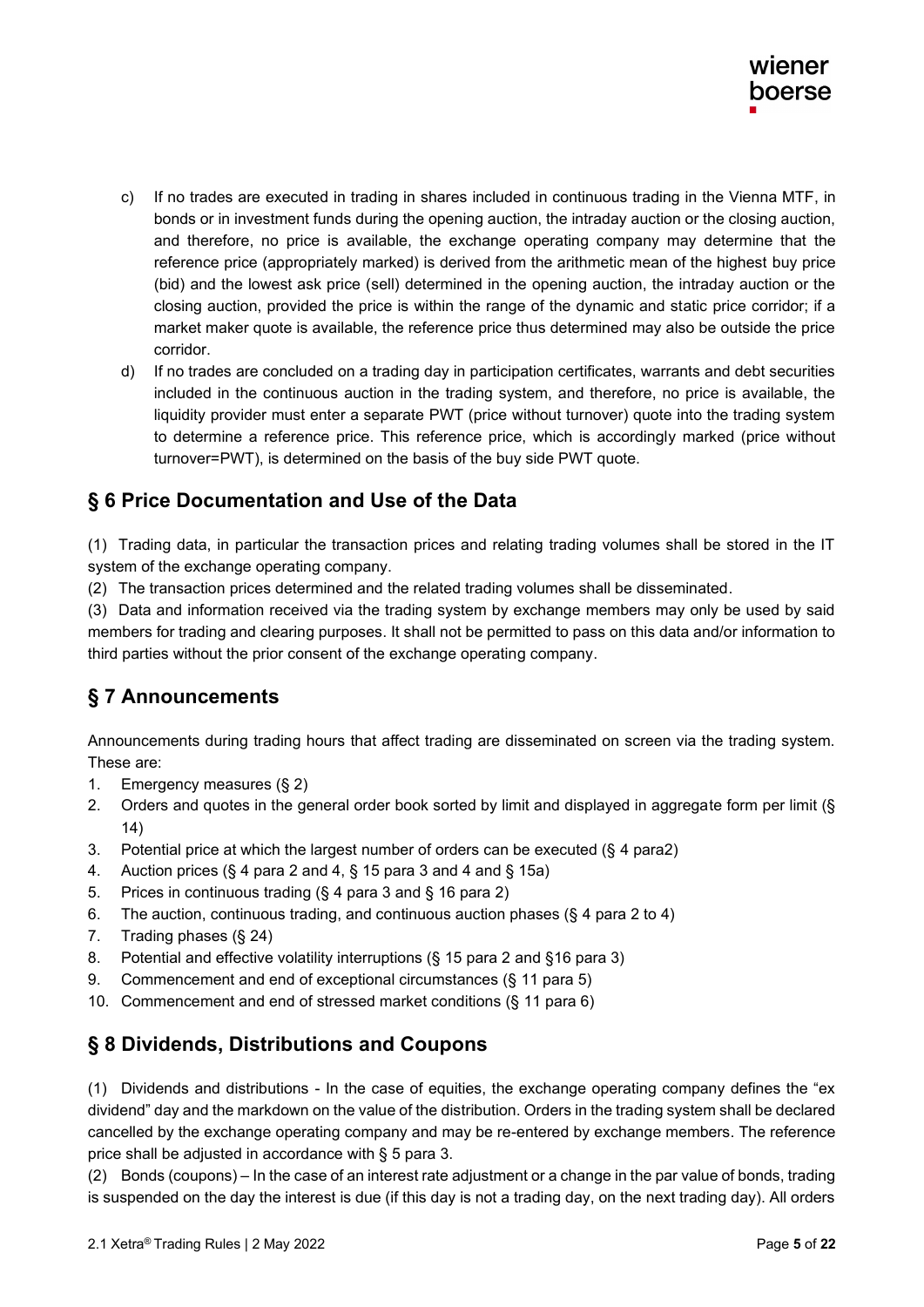in the trading system shall be declared cancelled by the exchange operating company and may be re-entered by exchange members.

## **§ 9 Subscription Rights**

In the event of subscription rights offerings, the exchange operating companies sets the day of trading ex rights of the concerned shares, as well as the duration of ex rights trading and the reduction in the amount of the value of the subscription right. The orders contained in the trading system for the concerned shares are declared cancelled by the exchange operating company and may be re-entered by exchange members. The reference price shall be re-adjusted in accordance with § 5 para 3 b).

# II. Execution of Transactions

#### **§ 10 Right to Place Orders and Execute Trades**

(1) All exchange members of the Vienna Stock Exchange in its function as a securities exchange shall be entitled to place orders for their own account (proprietary) or on behalf of third parties (agent trading) into the trading system and to conclude such transactions.

(2) The account type "riskless principal" is available to exchange members for agent orders and trades they carry out in their own name for technical clearing reasons.

(3) Only market makers (including MiFID market makers) and liquidity providers in the trading procedure auction and in the trading procedure continuous auction shall have the right to execute transactions for their own account during trading hours in those securities for which they have assumed market making obligations or have agreed to act as liquidity providers, furthermore, to state binding buy and sell prices (quotes) through a market maker account and to conclude transactions at these prices.

(4) All orders and trade executions entered into the system via a terminal of an exchange member shall be legally binding for said exchange member. Exchange members are responsible for controlling access to the trading system. The right to place orders and to conclude transactions is regulated in the Stock Exchange Act and in the "General Terms and Conditions of Business of the Exchange Operating Company, Wiener Börse AG".

(5) The exchange operating company has the right to void trades in debt securities executed in the trading procedure continuous trading and which have been executed due to an incorrect order (quote) entered by mistake whenever such action is necessary to maintain fair and orderly market conditions; this occurs when

- the price of a trade concluded based on an incorrectly entered order deviates substantially from the prevailing market price at the time the trade is executed, and
- the exchange member who has made the mistake immediately raises the objection stating that it entered the order (quote) incorrectly.

In this context, the following procedure must be followed:

The exchange member who has committed such an error must raise the objection of erroneous order entry (mistrade) immediately, but at the latest within one hour of execution of the trade, however, in any case, before 5.40 p.m. of the trading day concerned after informing the exchange operating company by telephone and sending the objection in writing by fax or by e-mail. The exchange operating company shall immediately announce this notification of a mistrade by displaying it in the trading system.

Immediately afterwards, the exchange operating company determines the prevailing market price by the following means: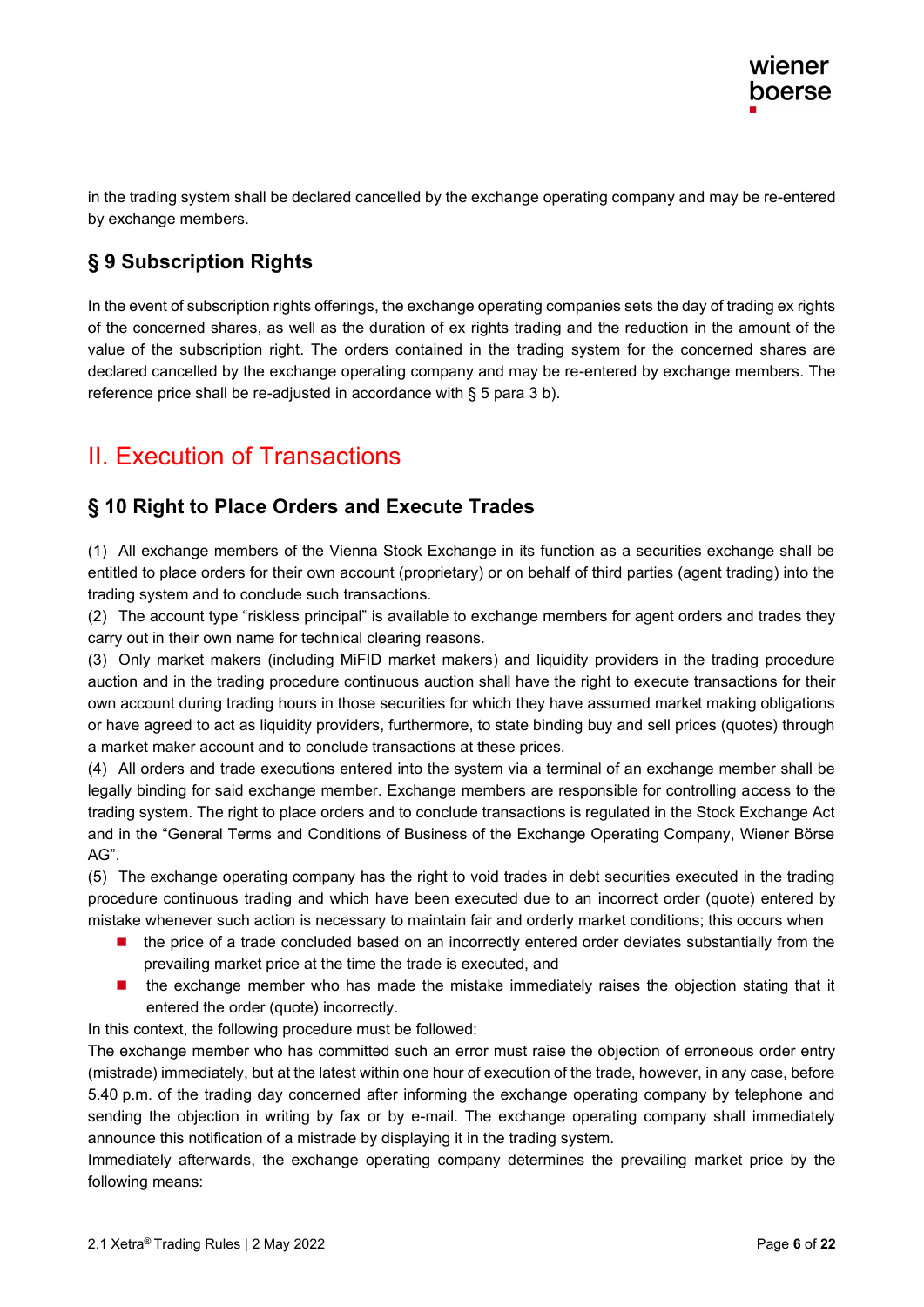- The exchange operating company will request the exchange members who have assumed market making obligations for the debt security affected by the mistrade and who were not involved in the transaction to state a theoretical price for the time of conclusion of the trade; the prevailing market price is derived from the arithmetic mean of these theoretical prices, with the highest and the lowest theoretical prices being left out of consideration.
- If the prevailing market price cannot be determined by the aforementioned procedure, the exchange operating company will request all market makers who trade in debt securities included in the trading procedure continuous trading and who were not involved in the transaction concerned to state a theoretical price for the time of the conclusion of the transaction; the arithmetic mean of these theoretical prices results in the prevailing market price.
- If the prevailing market price cannot be determined by the aforementioned procedure, the exchange operating company will request all market makers who trade in debt securities included in the trading procedure continuous trading and who were not involved in the transaction concerned to state a theoretical price for the time of the conclusion of the transaction; the arithmetic mean of these theoretical prices results in the prevailing market price.

A substantial deviation from prevailing market prices shall be deemed given for a trade executed when one of the following deviations from prevailing markets prices is ascertained:

- in the case of a remaining time to maturity equal to or shorter than 2.5 years, the deviation is more than 75 basis points
- in the case of a remaining time to maturity greater than 2.5 years and shorter or equal to 6.5 years, the deviation is more than 100 basis points
- in the case of a remaining time to maturity greater than 6.5 years and shorter than 10.5 years, the deviation is more than 150 basis points
- in the case of a remaining time to maturity greater than 10.5 years, the deviation is more than 200 basis points

In the case of debt securities with variable interest, the remaining time to maturity will be determined in the period until the next interest rate adjustment date.

The suspension of a trade whose price deviates substantially from prevailing market prices is determined by the exchange operating company who then immediately notifies the exchange members who are party to the trade. The exchange operating company cancels the trades underlying the transaction thus determined. This also applies to trades executed during the Trade at Close phase if the price determined in the closing auction deviates substantially from prevailing market prices.

(6) The exchange operating company has the right to suspend trades in participation certificates, warrants and debt securities included in the trading procedure continuous auction when these trades are based on orders (quotes) entered incorrectly by mistake, and the suspension is necessary to maintain fair and orderly market conditions when

- the price determined for a trade deviates substantially from the prevailing market price at the time the trade was executed, and
- either the market-making exchange member or an exchange member involved in the trade immediately raises this objection.

In this context, the following procedure must be followed:

The exchange member requesting the suspension of a trade must submit the objection to the exchange operating company immediately but no later than one hour after the execution of the trade and in any case before 5.40 p.m. of the trading day concerned after notifying the exchange operating company by telephone in advance and sending the request in writing to the exchange operating company by fax transmission or by e-mail. The exchange operating company shall immediately announce this notification of a mistrade by displaying it in the trading system.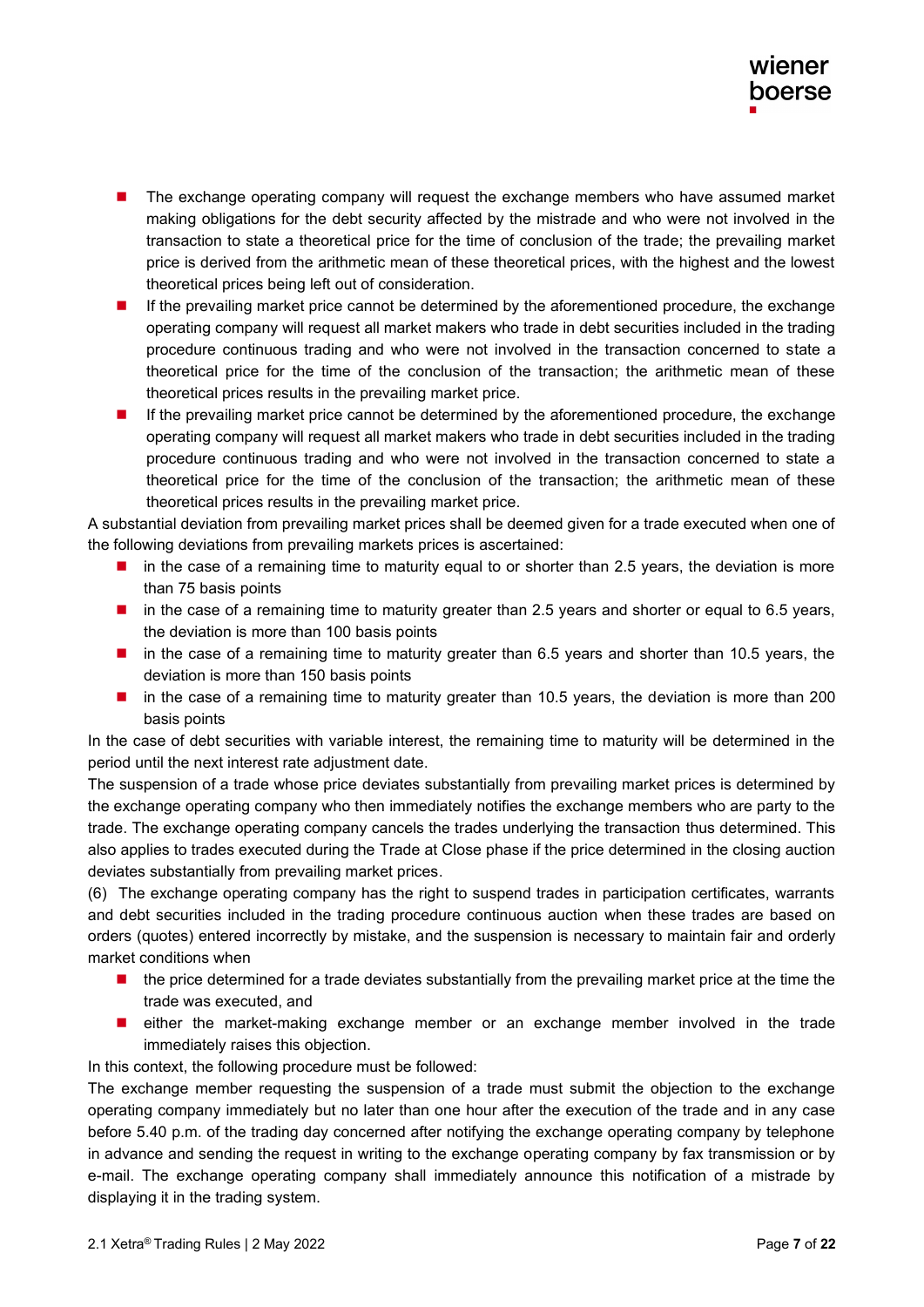Immediately afterwards, the exchange trading company shall determine the prevailing market price by requesting the market-making exchange member for the instrument concerned to name a theoretical price based on recognized price models for the instrument concerned for the point in time of execution of the trade. A substantial deviation from prevailing market prices is deemed given for a trade executed when one of the following deviations from prevailing markets prices is ascertained:

- The deviation is more than 10% in the case of leverage certificates and warrants, or, if the trade is executed at a price below EUR 1 and the deviation is greater than EUR 0.10
- In the case of all other participation certificates, if the deviation is greater than 3%, or, if the trade is executed at a price of below EUR 1 and the deviation is greater than EUR 0.03, and
- $\blacksquare$  In the case of debt securities
	- in the case of a remaining time to maturity equal to or shorter than 2.5 years, the deviation is more than 75 basis points
	- $\blacksquare$  in the case of a remaining time to maturity greater than 2.5 years and shorter or equal to 6.5 years, the deviation is more than 100 basis points
	- $\blacksquare$  in the case of a remaining time to maturity greater than 6.5 years and shorter than 10.5 years, the deviation is more than 150 basis points
- in the case of a remaining time to maturity greater than 10.5 years, the deviation is more than 200 basis points

In the case of debt securities with variable interest, the remaining time to maturity will be determined in the period until the next interest rate adjustment date.

The suspension of a trade whose price deviates substantially from prevailing market prices is determined by the exchange operating company who then immediately notifies the exchange members who are party to the trade. The exchange operating company cancels the trades underlying the transaction thus determined.

(7) The exchange operating company has the right to void trades in investment funds that have been executed due to an order (quote) incorrectly entered by mistake if this serves to maintain fair and orderly market conditions when

- the price of the incorrectly entered order deviates substantially from the prevailing market price of the investment fund at the time the trade is executed, and
- the exchange member who has made the mistake immediately raises the objection stating that it entered the order (quote) by mistake.

In this context, the following procedure must be followed:

The exchange member who has committed such an error must raise the objection of erroneous order entry (mistrade) immediately but at the latest within one hour of execution of the trade and in any case before 5.40 p.m. of the trading day concerned after informing the exchange operating company by telephone and sending the objection in writing by fax or by e-mail. The exchange operating company shall immediately announce this notification of a mistrade by displaying it in the trading system.

The exchange operating company, immediately after receiving the notification, calculates the prevailing market price of the investment fund at the time of trade execution by computing the indicative net asset value of the investment fund at the time of execution of the trade concluded based on the erroneous order (mistrade) using a recognized data vendor. If no indicative net asset value is available, the last available net asset value is used.

A substantial deviation from prevailing market prices is said to be given for a trade executed when the deviation from the prevailing market price is greater than 3%.

The suspension of a trade whose price deviates substantially from prevailing market prices is determined by the exchange operating company who then immediately notifies the exchange members who are party to the trade. The exchange operating company cancels the trades underlying the transaction thus determined. This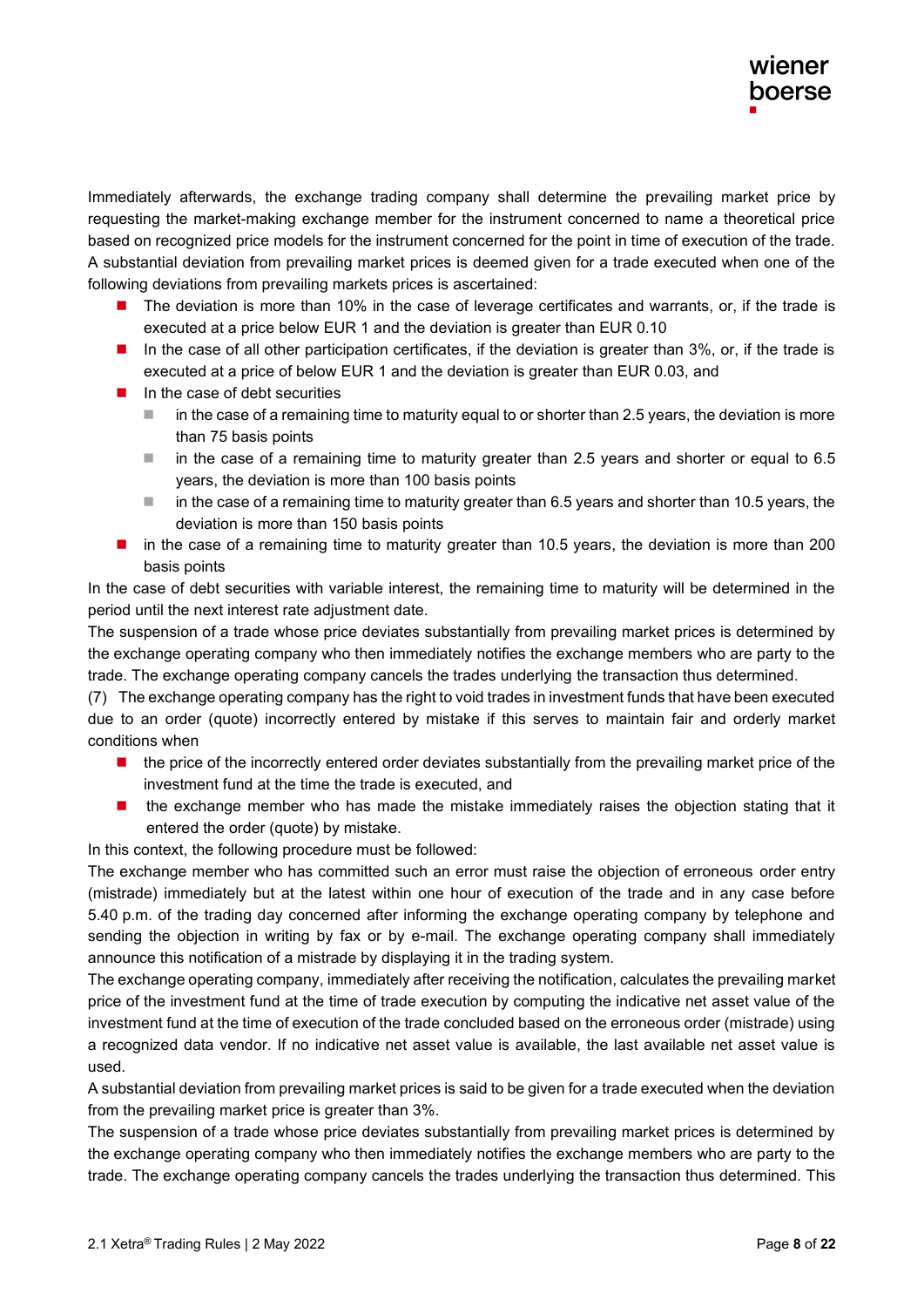also applies to trades executed during the Trade at Close phase if the price determined in the closing auction deviates substantially from prevailing market prices.

(8) The exchange operating company has the right to suspend trades in shares on the Vienna MTF included in continuous trading and executed due to an incorrectly entered order (quote) if this is necessary to maintain fair and orderly market conditions when

- the price of a trade concluded based on an incorrectly entered order deviates substantially from the prevailing market price at the time the trade is executed, and
- the exchange member who made the mistake immediately raises the objection stating that it entered the order (quote) by mistake.

In this context, the following procedure must be followed:

The exchange member who has committed such an error must raise the objection of erroneous order entry (mistrade) immediately but at the latest within one hour of execution of the trade and in any case before 5.40 p.m. of the trading day concerned after informing the exchange operating company by telephone and sending the objection in writing by fax or by e-mail. The exchange operating company shall immediately announce the notification of a mistrade by displaying it in the trading system.

Immediately afterwards, the exchange trading company shall immediately determine the prevailing market price by requesting the market-making exchange member for the stock concerned to name the price in euro at which the stock was last traded on a liquid market for the point in time of the execution of the trade.

A substantial deviation from prevailing market prices shall be deemed given for a trade executed on the basis of a mistrade when the deviation is more than 5% of the prevailing market price, or, when the price of the trade is lower than EUR 1.00 and deviates by more than EUR 0.05 from the prevailing market price.

The suspension of a trade whose price deviates substantially from prevailing market prices is determined by the exchange operating company who then immediately notifies the exchange members that are parties to the trade. The exchange operating company cancels the trades underlying the transaction thus determined. This also applies to trades executed during the Trade at Close phase if the price determined in the closing auction deviates substantially from prevailing market prices.

(9) The exchange operating company may rescind trades caused by an error in the EDP systems of the exchange operating company.

### **§ 11 Obligations in Continuous Trading**

#### (1) Market Makers

Market makers enter firm buy and sell prices (quotes) through the market maker account into the trading system in continuous trading for shares, bonds and investment funds.

#### (2) MiFID Market Makers

Exchange members that pursue a market maker strategy in the trading procedure 'continuous trading' must enter into a MiFID Market Maker Agreement with the exchange operating company. A MiFID market maker is under the obligation to enter firm buy and sell prices (quotes) during at least 50% of daily trading hours. The provisions applicable to market makers pursuant to para 3 shall apply accordingly to the minimum quotation size (minimum size) and the maximum permissible price spread (maximum spread).

(3) The exchange operating company defines the rules for the quotation obligations of market makers for each instrument. The minimum quotation size (minimum size), the maximum price spread between demand and supply (maximum spread), and the duration of the commitment to enter quotes are promulgated by the exchange operating company by separate official notices.

■ The minimum quotation size (minimum size) for shares is defined at EUR 2,500 and the maximum price spread between demand and supply (maximum spread) at 5%; at a price of EUR  $\leq$  5 on at least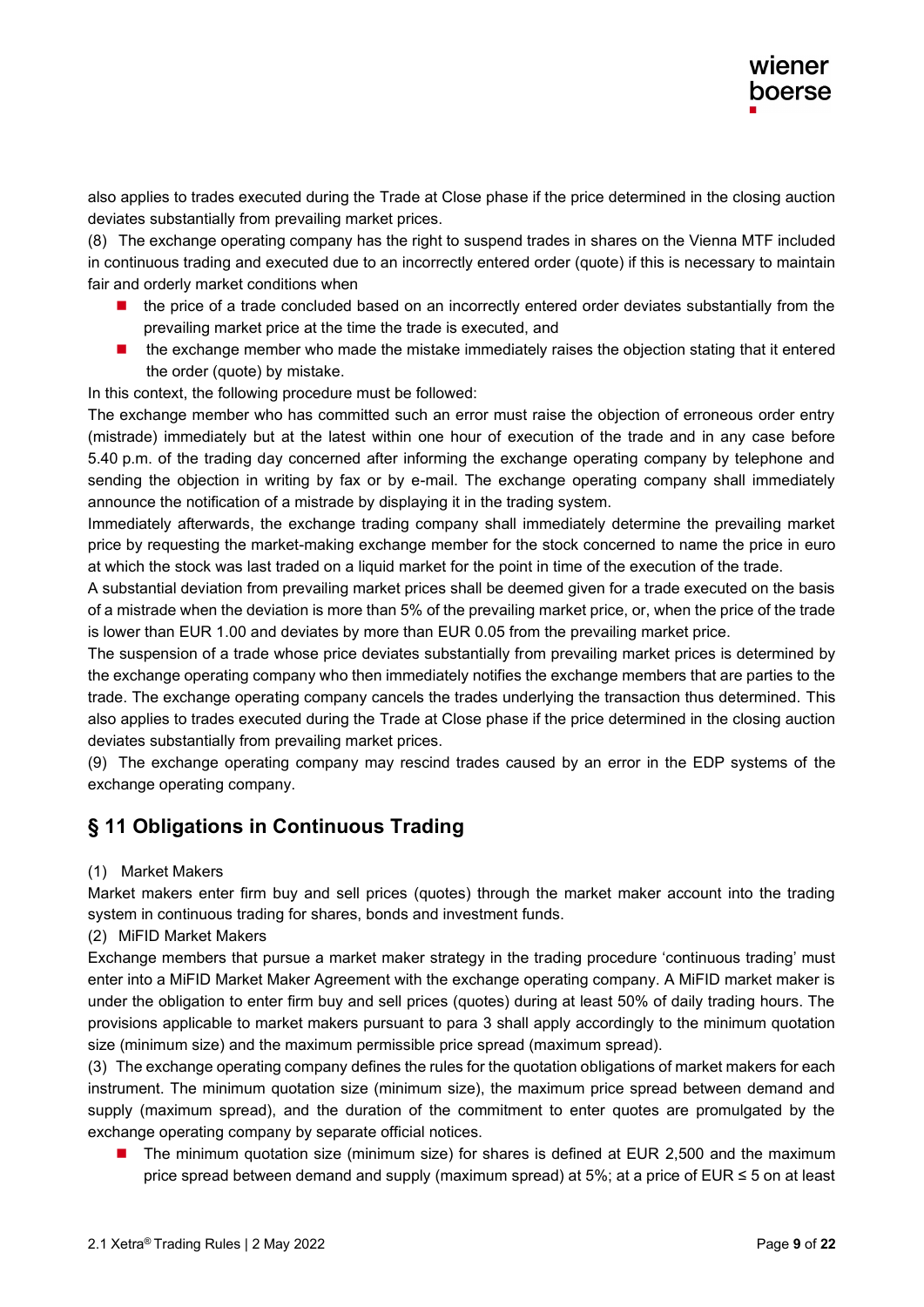three consecutive trading days, the price spread between demand and supply (maximum spread) is defined at a maximum of EUR 0.25.

The minimum quote size (minimum size) for debt securities is defined at EUR 10,000 nominal value as a minimum and the maximum price spread between demand and supply (maximum spread) at a maximum of 500 basis points.

(4) In the case of a significant deviation of the ATX level during a trading day versus the closing level of the ATX of the preceding trading day, the market maker quotation commitment is suspended for the respective current trading day. The size of a significant deviation is defined by the exchange operating company and promulgated separately.

(5) The start and the end of exceptional circumstances pursuant to Article 3 lit. a to e Delegated Regulation (EU) 2017/578 is disseminated through the trading system. An exceptional circumstance is a situation of extreme volatility (Article 3 lit a Delegated Regulation (EU) 2017/578) which is given when at least 50% of all stocks and investment funds in the trading procedure 'continuous trading' are in a state of volatility interruption. (6) The start and the end of stressed market conditions in one or more liquid stocks or liquid investment funds in the trading procedure 'continuous trading' is disseminated through the trading system in accordance with Article 6 Delegated Regulation (EU) 2017/578. To improve liquidity during stressed market conditions, the exchange operating company will define and promulgate different market maker obligations with respect to size and spreads.

- (7) Principles for inclusion in the trading procedure 'continuous trading'
	- 1. The exchange operating company will include securities in the trading procedure 'continuous trading' and will not object to the inclusion in trading only if at least one exchange member assumes a market making commitment:
	- 2. Should a market maker fail to fulfill its commitment, the principal fees will be invoiced for trades executed in the products concerned in accordance with the Schedule of Fees.

(8) An exchange member may assume a market maker commitment for a security by entering into an agreement with the exchange operating company. This agreement may be terminated by the exchange operating company at any time for material reasons. A material reason that would entitle the exchange operating company to terminate a market maker commitment shall be deemed given if, among other things, the exchange member persistently fails to meet its market maker commitments for a security. A persistent breach of the market maker commitment shall be deemed given in any case if the exchange member fails to meet its commitments for at least six months within the preceding eight months in the securities for which it has assumed market maker commitments. If the exchange operating company has terminated an agreement with an exchange member for a market maker commitment for any material reason whatsoever, said exchange member shall only be permitted to assume a market maker commitment for the concerned security again at the earliest one year after termination by the exchange operating company. Further measures under statutory provisions shall not be affected.

(9) A market maker commitment may be terminated by the exchange operating company or by the exchange member only at the end of a month by giving one month's notice.

#### **§ 11a Obligations in the Auction Trading Procedure**

(1) In the auction trading procedure, exchange members may assume the obligation to enter binding buy and sell prices (quotes) through the market maker account into the system during the trading phase (§ 24 para 2) and to conclude trades in such orders for market making purposes. Firm buy and sell prices must be entered for both the demand and the supply side for specified minimum amounts (minimum size) and in accordance with the largest permissible price spread (maximum spread); in any case, these prices must be in the trading system at the time of price determination.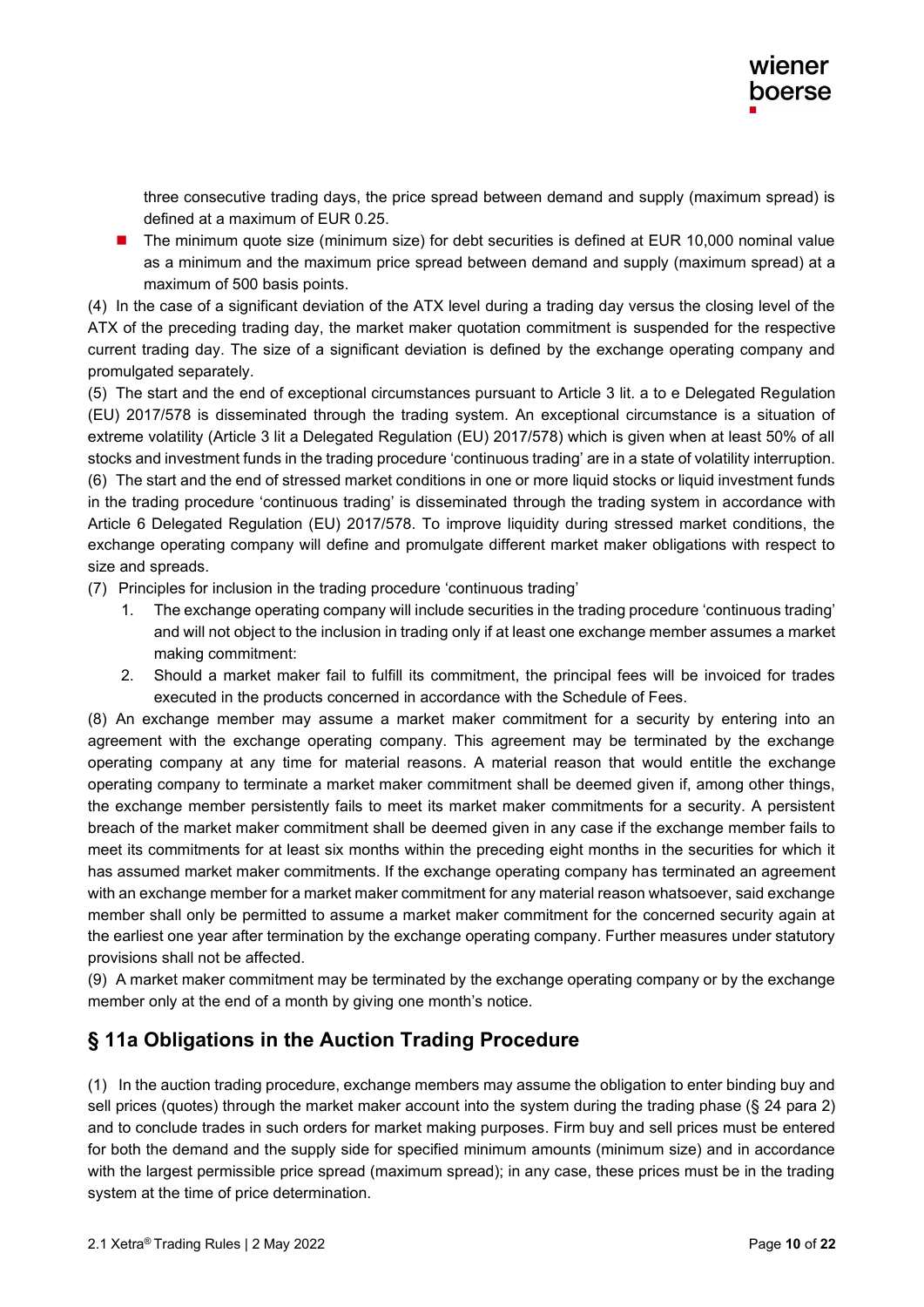(2) The exchange operating company defines the quotation commitment per instrument. The minimum quotation size (minimum size), the maximum price spread between demand and supply (maximum spread), and the duration of the commitment to enter quotes are promulgated by the exchange operating company separately. The minimum quotation size (minimum size) for shares is defined at EUR 2,500 and the maximum price spread between demand and supply (maximum spread) at 5% at maximum; at a price of EUR ≤ 5 on at least three consecutive trading days, the price spread between demand and supply (maximum spread) is defined at a maximum of EUR 0.25.

(3) By entering into an agreement with the exchange operating company, an exchange member may assume a quotation commitment for a security. This agreement may be terminated by the exchange operating company at any time for material reasons. A material reason that would entitle the exchange operating company to terminate a quotation commitment shall be deemed given if, among other things, the exchange member persistently fails to meet its quotation commitments for a security. A persistent breach of the quotation commitment shall be deemed given if the exchange member fails to meet its quotation obligation for at least six months within the preceding eight months in the concerned security for which it has assumed a quotation commitment. If the exchange operating company has terminated the agreement with an exchange member for a quotation obligation for any material reason whatsoever, said exchange member shall only be permitted to assume a quotation commitment for the concerned security again at the earliest one year after termination by the exchange operating company. Further measures under statutory provisions shall not be affected.

(4) A quotation commitment may be terminated by the exchange operating company or by the exchange member only at the end of a month by giving one month's notice .

#### **§ 11b Liquidity Providers in the Trading Procedure Continuous Auction for Trading in Participation Certificates, Warrants and Debt Securities**

(1) In trading in participation certificates, warrants and debt securities in the trading procedure continuous auction, binding buy and sell prices (quotes) for participation certificates, warrants and debt securities are entered by exchange members who have agreed to act as liquidity providers for participation certificates, warrants and debt securities to ensure liquidity and prevent major price fluctuations. Exchange members who have agreed to act as liquidity providers for participation certificates, warrants and debt securities must enter binding buy and sell prices (quotes) into the system during the trading phase (§24 para 2) and execute trades at these prices. Binding buy and sell prices (quotes) must be entered for the buy side and for the sell side.

The exchange operating company defines the quotation commitment per instrument or segment for debt securities in the trading procedure 'continuous auction'. The buy and sell prices (quotes) for debt securities must in any case meet the minimum size stipulated in § 20. The maximum price spread between demand and supply (maximum spread) for debt securities with a minimum quotation size of up to EUR 1,000 is limited to at most 500 basis points.

It is only permitted to place quotes for participation certificates, warrants and debt securities without a volume when the reasons justify such action (especially when a security has been completely sold out by the issuer or if due to legal provisions the security is affected in such a way that it is no longer possible to buy or sell the security). It is not permitted to enter indicative quotes with volumes.

(2) The exchange operating company only includes participation certificates, warrants and debt securities in the trading procedure 'continuous auction' if there is an exchange member that has agreed to act as a liquidity provider for the security.

(3) The inclusion of participation certificates, warrants and debt securities in the trading procedure 'continuous auction' shall be rescinded when liquidity in such security is no longer guaranteed.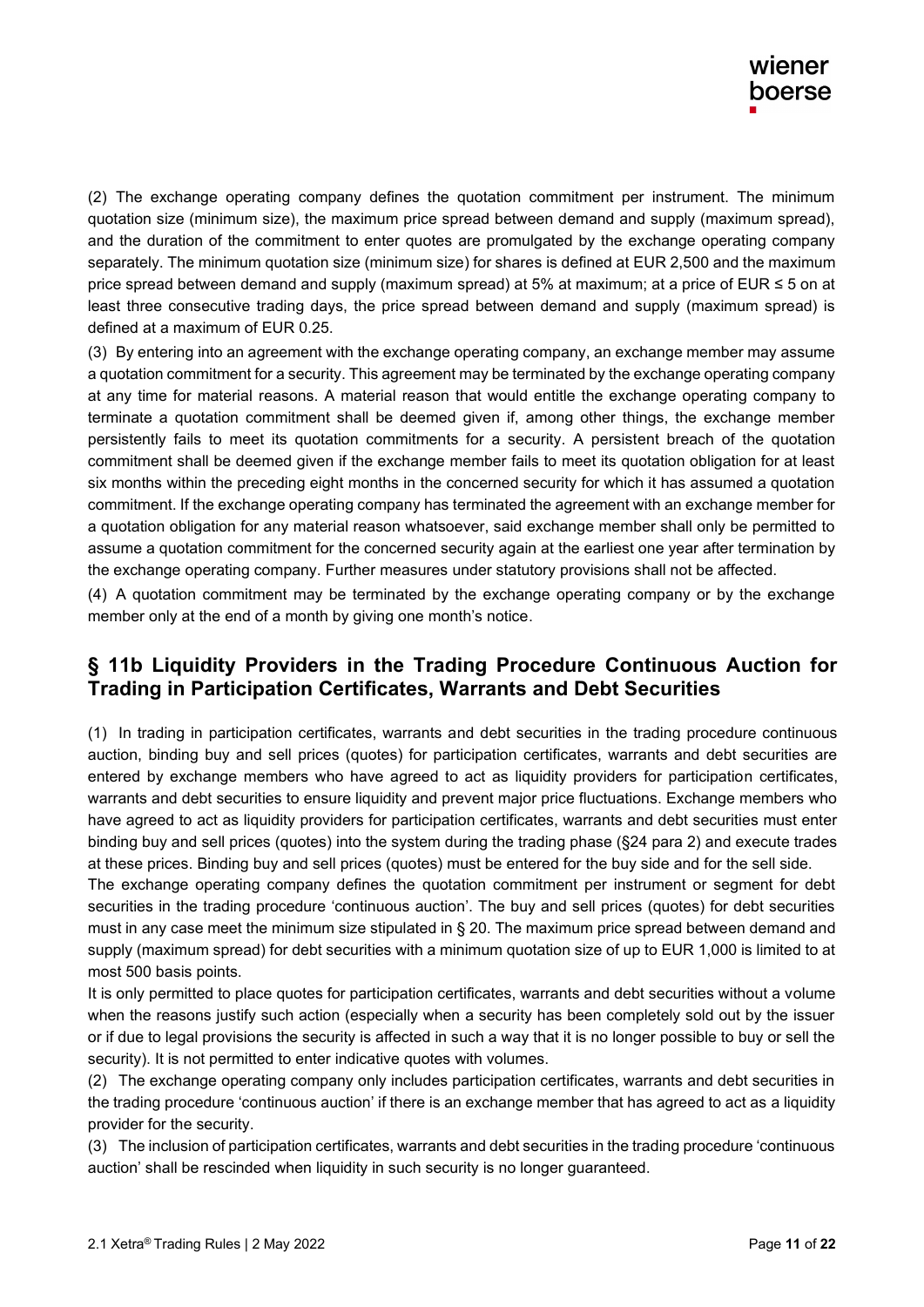(4) If a least one exchange member has assumed market making obligations in a debt security, this security is included in the trading procedure continuous trading and its inclusion in the trading procedure continuous auction is rescinded.

## **§ 12 Types of Orders**

- (1) Exchange members may enter the following types of orders into the trading system :
- 1. Limit orders: Buy and sell orders entered with a price limit are executed at that price limit or better.
- 2. Market orders: Buy and sell orders entered without price limits are executed at the next price determined by the trading system.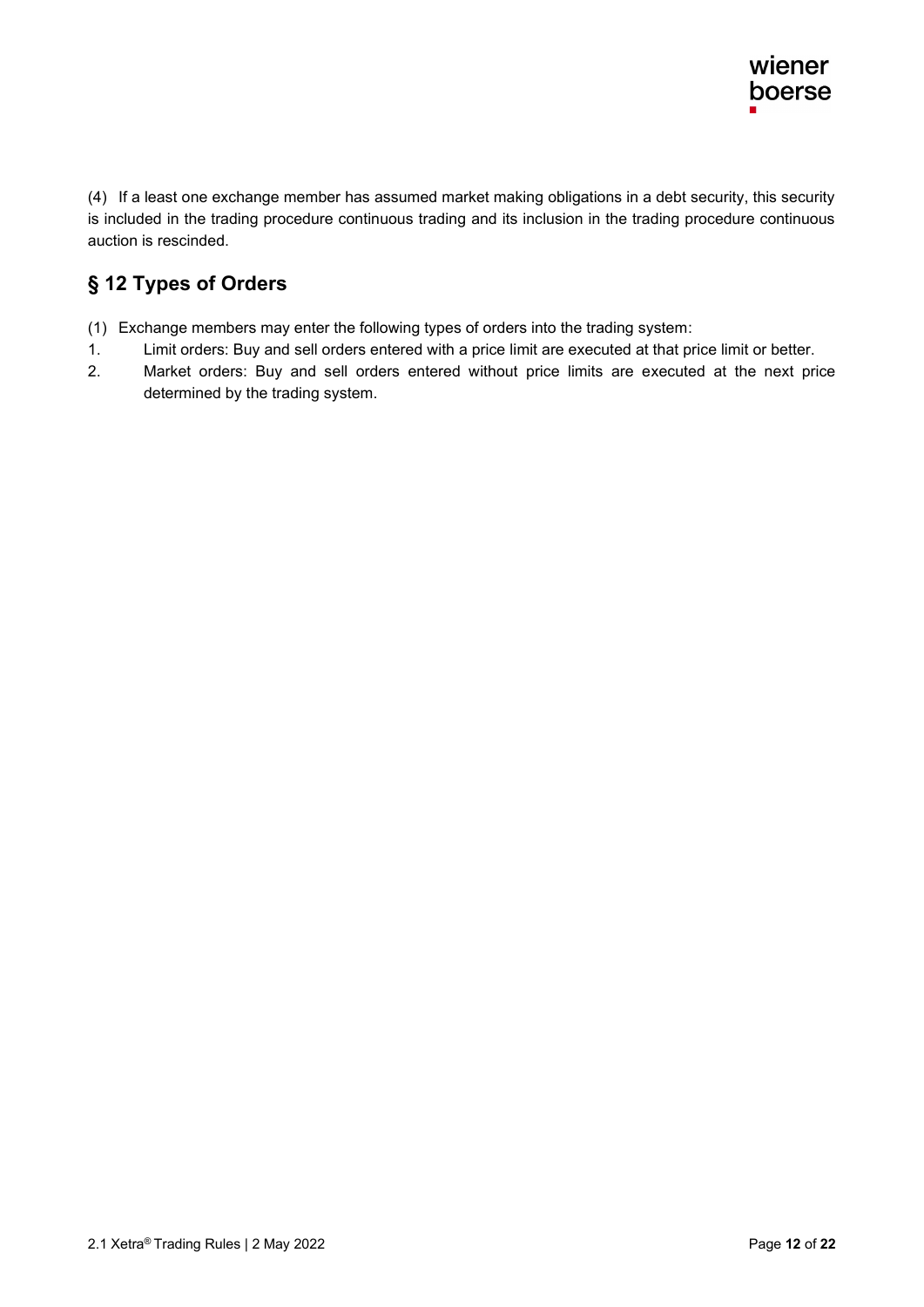#### 3.

| Order type    | <b>Description</b>                                                                                                                                                                                                                                                                                                                                                                                                                  |
|---------------|-------------------------------------------------------------------------------------------------------------------------------------------------------------------------------------------------------------------------------------------------------------------------------------------------------------------------------------------------------------------------------------------------------------------------------------|
| Market order  | Order without a price limit that is executed at the next price determined by<br>the trading system.                                                                                                                                                                                                                                                                                                                                 |
| Limit order   | Order entered with a price limit and executed at the price limit or better.                                                                                                                                                                                                                                                                                                                                                         |
| Iceberg order | A limit order entered into the trading system with a specific total volume and<br>entered into the order book successively with a certain portion of the volume<br>at a price limit specified.                                                                                                                                                                                                                                      |
|               | When it is possible to execute an iceberg order against an order with volume<br>larger than that of the visible part of the iceberg order, this order is executed<br>in its entirety against the iceberg order.                                                                                                                                                                                                                     |
|               | The exchange operating company determines<br>$\blacksquare$ the total volume of the order,<br>as well as the minimum partial volume for all visible portions of the order,<br>with the last visible portion of the order being permitted to be smaller than<br>the minimum partial volume specified.                                                                                                                                |
| Stop Order    | Stop Market Order: An order that is entered into the order book as a<br>$\mathbf{r}$<br>market order when a price limit is reached or when the price surpasses<br>or falls below the limit.<br>Stop limit order: An order that is entered into the order book as a limit<br>order when a price limit is reached, or the price surpasses or falls below<br>the limit.                                                                |
|               | Stop market orders and stop limit orders are triggered in the continuous<br>auction based on the quote of the trading member acting as a liquidity<br>provider. For stop-loss orders (sell stop order), the buy side of the respective<br>quote is decisive, and for stop buy orders (buy stop order), the sell side of<br>the respective quote is decisive. Orders triggered may be considered in the<br>next price determination. |
|               | In the case of stop market orders and stop limit orders, the execution of other<br>orders is possible in the period from the time a price limit is reached or the<br>price surpasses or falls below the limit until these orders are executed.                                                                                                                                                                                      |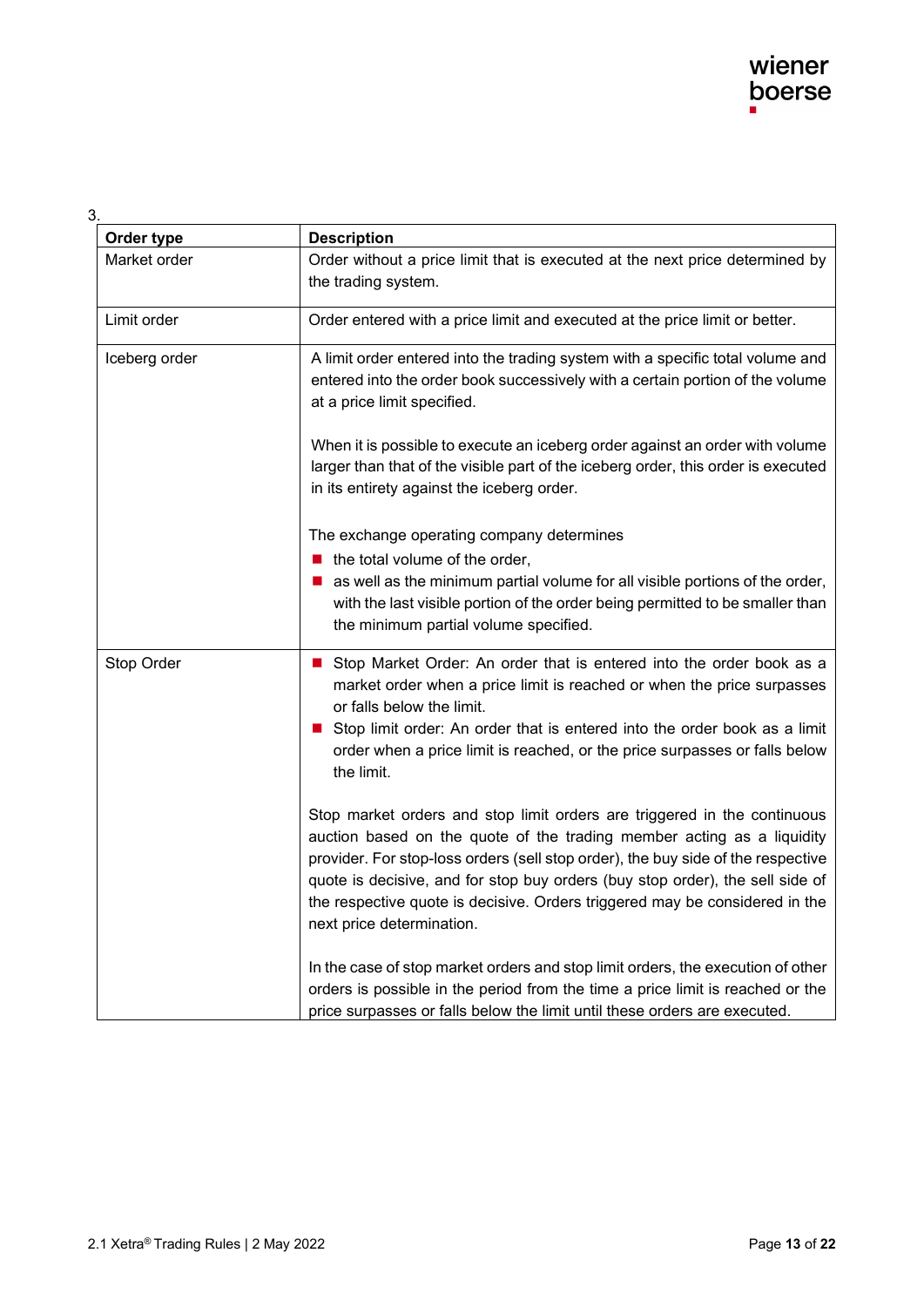| Trailing stop order            | These are stop market orders with a dynamic stop limit.                                                                                                                                                                                                                                                                                |
|--------------------------------|----------------------------------------------------------------------------------------------------------------------------------------------------------------------------------------------------------------------------------------------------------------------------------------------------------------------------------------|
|                                | When entering this type of order, in addition to the mandatory initial stop limit,<br>it is possible to enter an absolute or percentage spread to the reference price<br>based on which the stop limit is adjusted dynamically.                                                                                                        |
|                                | The trading system continuously checks the dynamic stop limit against the<br>reference price as of the time the order is entered into the order book.                                                                                                                                                                                  |
|                                | When the reference price of a sell trailing stop order rises, the trading system<br>adjusts the dynamic stop limit as specified. When the reference price<br>decreases, the dynamic stop limit does not change. When the reference<br>price reaches or falls below the dynamic stop limit, the trailing stop order is<br>triggered.    |
|                                | When the reference price of a buy trailing stop order decreases, the trading<br>system adjusts the dynamic stop limit as specified. When the reference price<br>increases, the dynamic stop limit does not change. When the reference price<br>reaches or falls below the dynamic stop limit, the trailing stop order is<br>triggered. |
| One-cancels-the-other<br>order | Combination of a limit order and stop order subject to the condition that the<br>order executed is the one whose limit or stop limit is reached first; the unfilled<br>order is deleted at the time of execution.                                                                                                                      |
|                                | The following combinations are possible:<br>■ Sell limit order and sell stop order<br>■ Buy limit order and buy stop order                                                                                                                                                                                                             |
|                                | When a limit order is partially executed, the limit order with the unfilled<br>volume remains in the order book and the volume of the stop order is<br>adjusted accordingly.                                                                                                                                                           |
|                                | When a market order that resulted from the stop order triggered is partially<br>executed, this order remains in the order book with the unfilled volume.                                                                                                                                                                               |
|                                | In the case of one-cancels-other orders, the execution of other orders is<br>possible from the time the order is triggered until execution of the one-<br>cancels-other order.                                                                                                                                                         |

(2) Agent orders must be marked as agent orders (agent), proprietary orders must be marked as proprietary orders (proprietary) and market maker orders must be marked as market maker orders (market maker) when entered; orders of a liquidity provider in trading in participation certificates, warrants and debt securities in the trading procedure continuous auction must be marked as orders of the liquidity provider (market maker) when entered. Agent orders that the exchange members carry out in their own name for technical clearing reasons must be assigned the attribute 'riskless principal' ('R').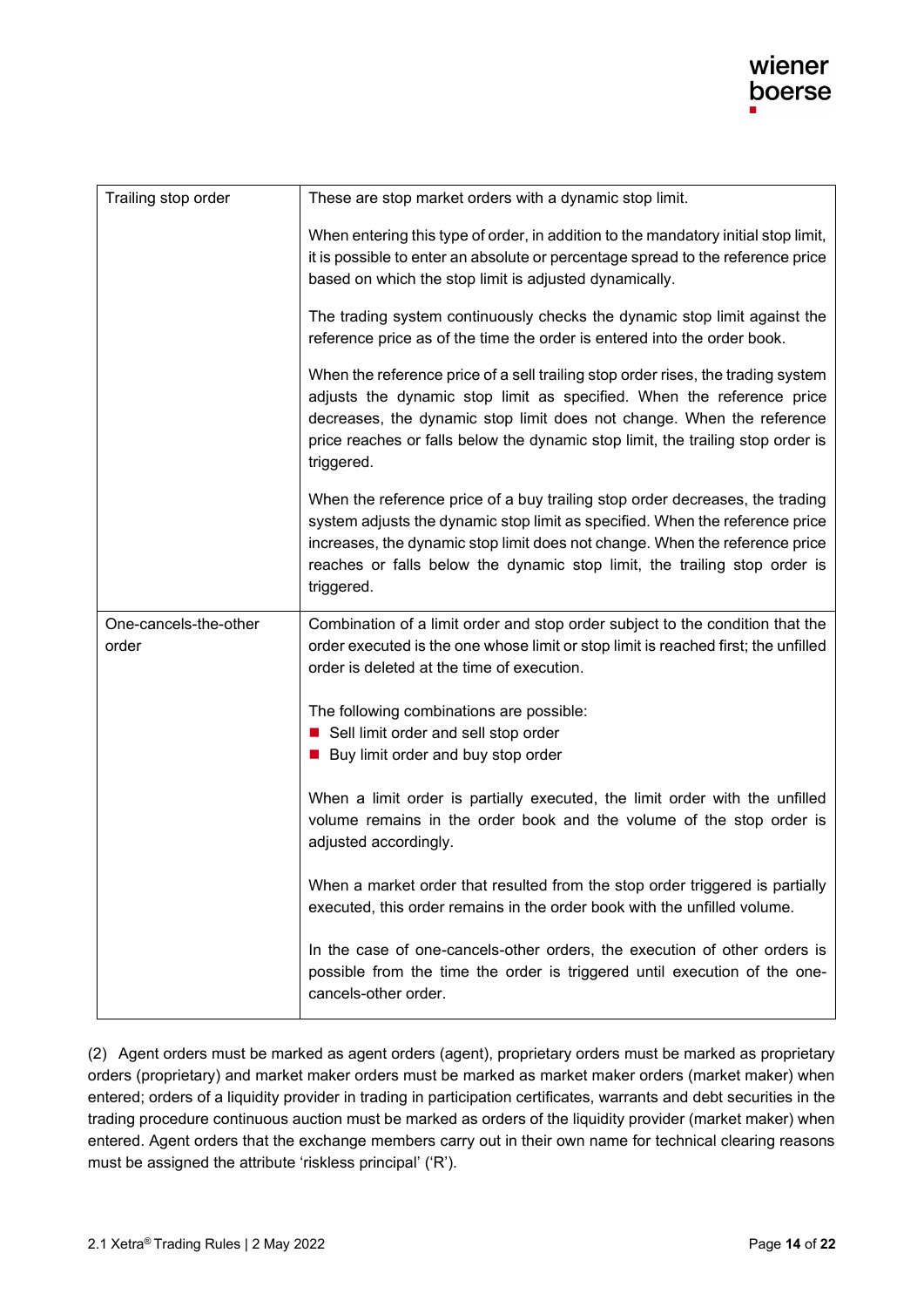Orders must furthermore include the following information:

- Buy/sell price (bid/ask)
- Security category
- Nominal value/number of units

#### **§ 13 Order Execution, Order Restrictions and Validity Attributes**

|  | (1) Orders may be assigned one of the following attributes for execution: |  |  |
|--|---------------------------------------------------------------------------|--|--|
|  |                                                                           |  |  |

| <b>Execution specifications</b> | <b>Description</b>                                                                                                                                                                                                                                                                                                  |
|---------------------------------|---------------------------------------------------------------------------------------------------------------------------------------------------------------------------------------------------------------------------------------------------------------------------------------------------------------------|
| Fill-or-kill                    | Immediate execution of entire order or deletion (fill-or-kill).                                                                                                                                                                                                                                                     |
| Immediate-or-cancel             | Immediate execution of an order as far as possible and cancellation of the<br>unfilled portion.                                                                                                                                                                                                                     |
| Book-or-cancel                  | The order is entered into the order book only when it is not executable against<br>orders visible in the order book; otherwise the order is cancelled (book-or-<br>cancel).                                                                                                                                         |
|                                 | The execution attribute book-or-cancel may only be entered for limit orders<br>in continuous trading and cannot be combined with other order execution<br>attributes. Orders in the order book with the execution attribute book-or-<br>cancel are deleted when an auction or volatility interruption is triggered. |

(2) Market and limit orders may have any one of the following validity restrictions :

| <b>Validity attributes</b> | <b>Description</b>                    |
|----------------------------|---------------------------------------|
| Good-for-day               | Valid for the respective trading day. |
| Good-till-cancelled        | Valid until cancelled.                |
| Good-till-date             | Valid until the period expires.       |
| Opening auction            | Valid only for the opening auction.   |
| Intraday auction           | Valid only for the intraday auction.  |
| <b>Closing Auction</b>     | Valid only for the closing auction.   |
| Auction only               | Valid only for the auction.           |

Market orders and limit orders entered without validity restrictions shall be valid only until the end of the trading phase on a specific trading day. Unless executed, such orders will be deleted from the order book after the end of the trading phase.

(4) Orders with the attribute trade-at-close may be placed in the trading procedure continuous trading and also take part (in addition to the auctions in this procedure and in continuous trading itself) in trading in the phase of the same name following the closing auction  $(\S 4)$  para 3).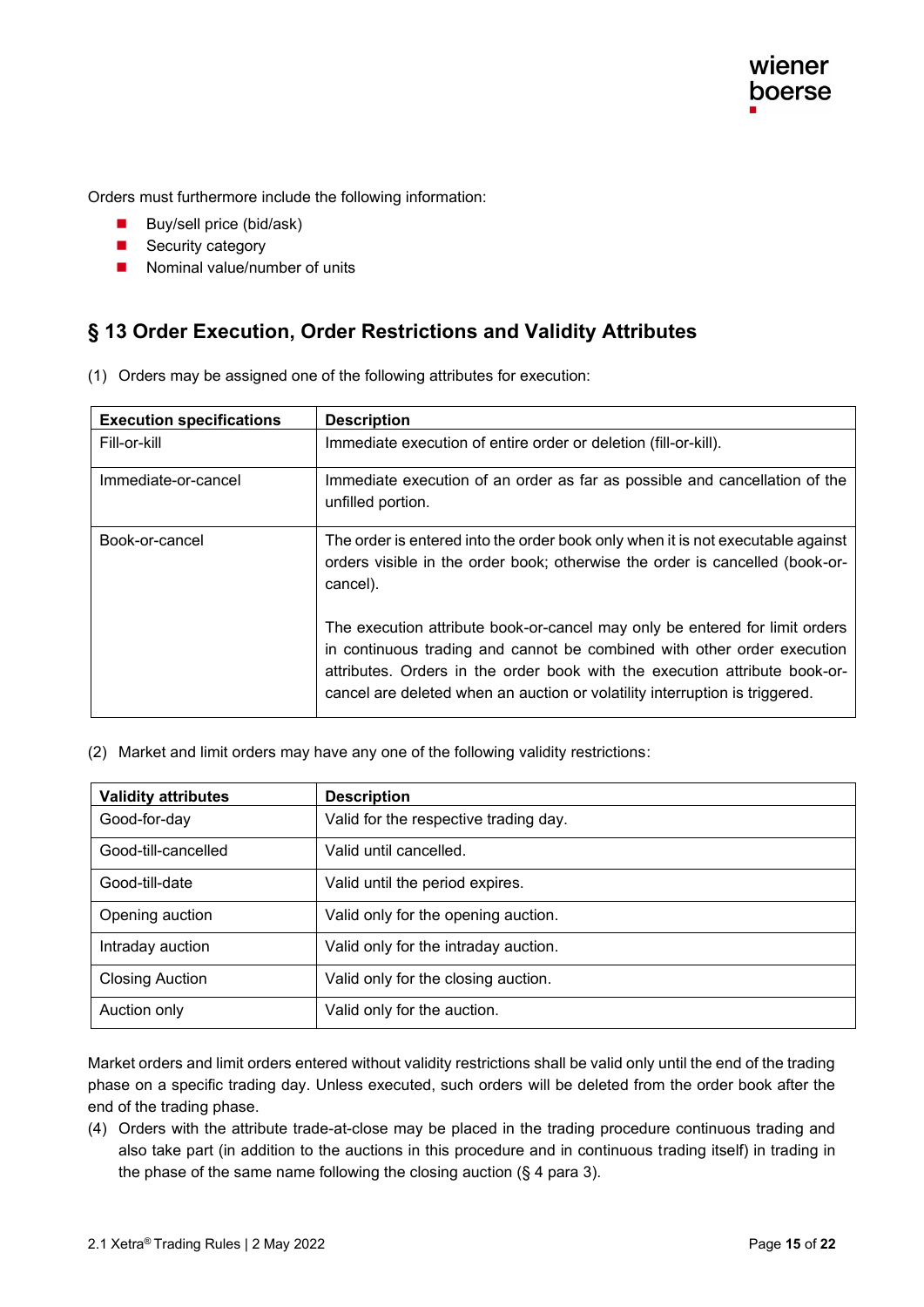- (3) It is not possible to enter orders in continuous auction with the execution attributes fill-or-kill, immediateor-cancel, book-or-cancel and iceberg or to enter orders with the following attributes:
	- valid only for the opening auction (opening auction only)
	- valid only for intraday auctions (intraday auction only)
	- valid only for the closing auction (closing auction only)
	- valid only for the auctions (auction only)
- (4) Orders with the attribute Trade at Close may be placed in the trading procedure continuous trading and, in addition to the auctions in this procedure and in continuous trading itself, also take part in trading in the phase of the same name (Trade at Close) that follows the closing auction (§ 4 para 3).

Trade at Close is not possible for the following order types:

- Iceberg order
- Stop order
- Trailing stop order
- One-cancels-the-other order

and cannot be combined with the validity attributes:

- Opening auction only
- Intraday auction only
- Closing auction only
- Auction only
- (5) In the trading procedure continuous trading it is possible to enter orders (market orders, limit orders, iceberg orders and orders with the execution attribute immediate-or-cancel or fill-or-kill during continuous trading, and market orders and limit orders during trade-at-close) and quotes with the execution restriction "self-match-prevention" (SMP) by adding the corresponding SMP attribute. When an order or quote entered into the order book with an SMP attribute is matched against an order or quote of the same exchange members with the same SMP attributed, the procedure below is followed:
	- Both orders and quotes deviating from § 16 are reduced by that part that would have been executable had they not had the same SMP attribute. This may result in the complete deletion of the orders or quotes; in the case of iceberg orders, this applies to the entire volume.
	- Any remaining part of the order or quote entered with an SMP attribute is matched with the orders and quotes in the order book pursuant to § 16.
	- If the incoming order or quote with an SMP attribute is not executed in full after matching all orders or quotes, it is entered into the orderbook in accordance with the respective execution attributes and the validity restrictions, or it is deleted.

#### **§ 14 Order Placement and Order Management – Order Book**

(1) The trading system marks all orders placed with a time stamp and assigns a transaction identification number. Orders that do not comply with the minimum requirements according to § 12 and § 13 shall be rejected by the system.

(2) Within the scope of the pre-trade checks per financial instrument defined by the exchange operating company and conducted in the trading system in connection with maximum order values and volumes (maximum order volume, maximum order value), every exchange member is additionally under the obligation to conduct its own pre-trade checks in the trading system for its own exchange traders. If the limits are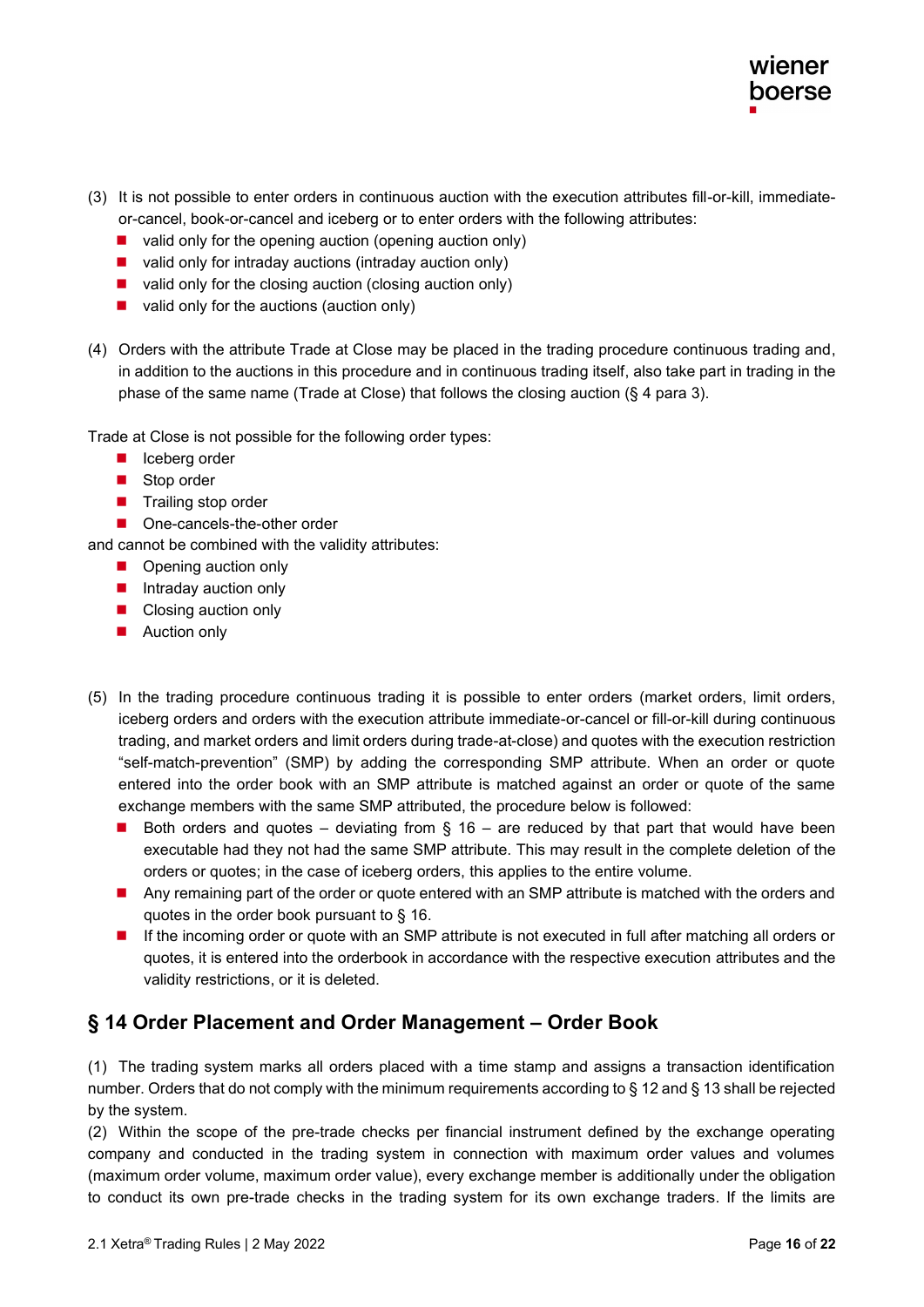exceeded that are defined either by the exchange operating company or by the exchange member, the trading system blocks acceptance of the orders entered. The corresponding warning message is displayed in the trading system.

Furthermore, the exchange operating company defines the price corridors in the trading system during the pre-trade price checks (price collar check) for each financial instrument. If the defined limits are exceeded, the trading system blocks acceptance of the orders entered. The corresponding warning messages are displayed in the trading system. If an order is nonetheless confirmed, a volatility interruption is automatically triggered when the conditions pursuant to §§ 15 et seq are met.

(3) Exchange members receive confirmations of the orders placed via the trading system .

(4) An order book is maintained for every tradable instrument in which all orders are processed and sorted by price and time of entry. Changes to orders shall cause the time ranking of the orders to change in the order book if such changes relate to prices or other order specifications, in particular, a change increasing the number of securities that may have a negative effect on the execution of other orders. Orders entered with the validity attributes opening auction, intraday auction, closing auction or auction only are available for execution only in the opening auction, in an intraday auction, the closing auction or in auctions, and are always given a new time stamp at the start of the auction.

(5) Orders in the order book may be changed or deleted by the exchange members that entered the orders. All orders of one exchange member may be deleted upon request of that member by the exchange operating company.

(6) The exchange operating company may have orders deleted before expiry if this step is necessary and appropriate to ensure a well-functioning securities market in the interest of the national economy or to safeguard the legitimate interests of investors.

(7) In the case of participation certificates and warrants on foreign underlyings, the exchange members acting as market makers for securities or the issuers of the respective securities shall be under the obligation to immediately inform the exchange operating company of any suspension of trading in the underlying instrument. (8) In the event of a trading interruption pursuant to  $\S 2$  para 2, non-persistent orders and quotes in the order book are deleted.

### **§ 15 Price Determination and Order Execution during Auction Trading**

(1) Exchange members shall be informed by the exchange operating company by official notice pursuant to § 7 of the time at which the call phase initiating the auction pursuant to § 4 para 2 starts. § 14 para 2 shall apply accordingly to changes during the call phase for orders already entered.

(2) When the possible execution price at the end of the call phase is outside the price corridor defined by the exchange operating company for a reference price determined according to § 5 para 2, a volatility interruption is triggered and the call phase is prolonged for a limited period of time; it ends when the time period expires. If immediately before expiration of the volatility interruption, the potential execution price moves twice as far out of range of the price corridor defined by the exchange operating company according to § 5 para 2 for the reference price, the volatility interruption shall be terminated only on the instructions of the exchange operating company.

(3) After the end of the call phase, prices are determined according to the principle of matching as many orders as possible, i.e., a price is determined at which the highest volume of orders can be executed leaving the lowest possible surplus of orders per limit in the order book. If this method alone does not result in an auction price, a price is determined that is as close as possible to the reference price pursuant to § 5 para 2. The orders in the book are each executed according to the following rules:

a) If limit orders cannot be executed at the price determined in full or can be executed only partially, the time of entry of the order shall be decisive .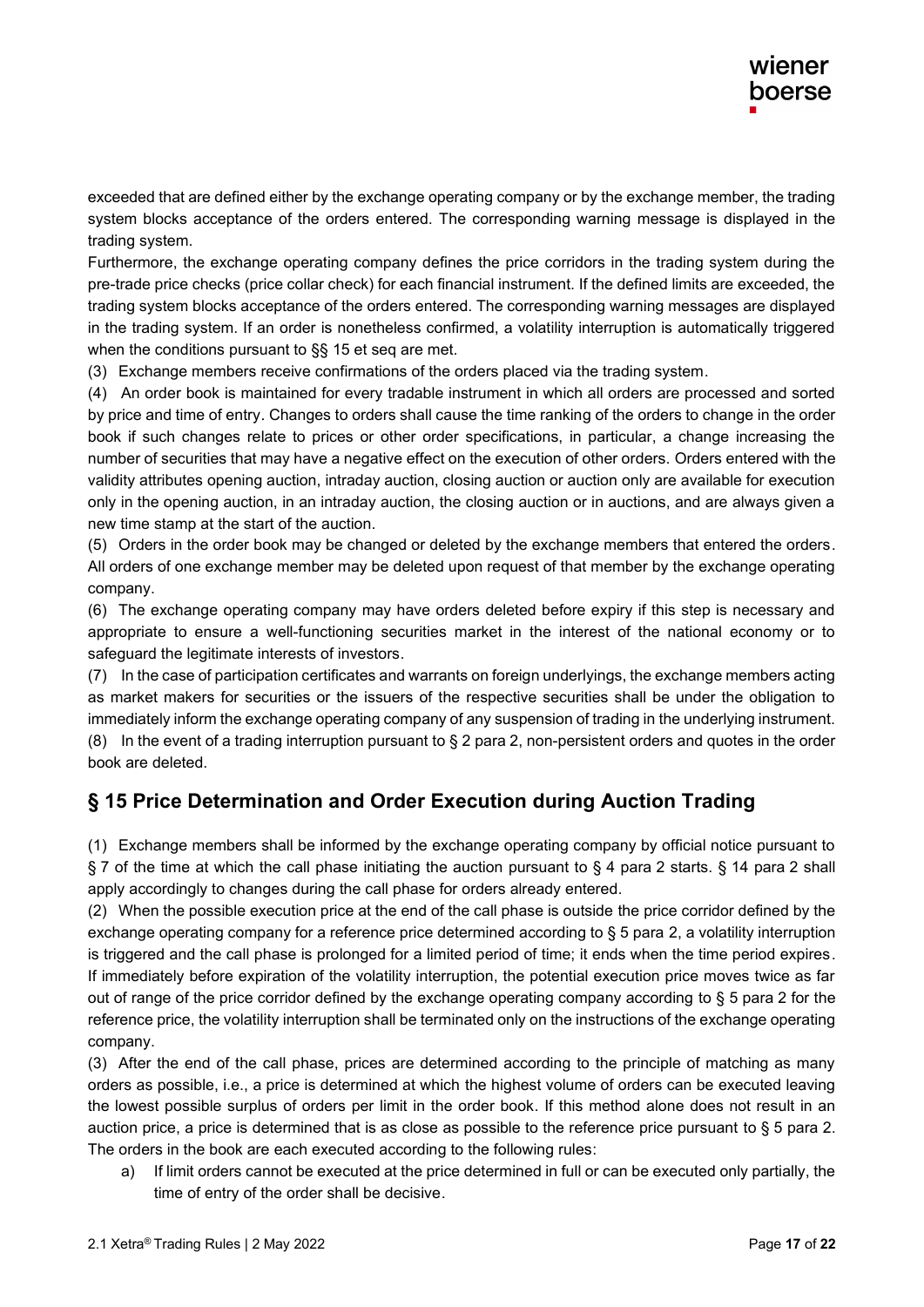b) If there are only market orders in the order book, they are executed at the reference price according to  $§$  5 para 2.

(4) Exchange members are notified by the trading system of any special situation in the order book, of the prices determined in the auction and of the execution of their orders. The notifications contain all essential trade and transaction data .

### **§ 15a Price Determination and Order Execution during Continuous Auction Trading**

(1) In continuous auction, the price determined by the trading system shall be based on the existing limit and market orders at which the largest volume of orders can be executed or at which the order can be executed within the binding quotes of the liquidity provider with minimal surplus; market orders have priority in execution (modified principle of highest executable volume).

(2) If no clear auction price can be determined solely pursuant to para 1, the price is determined based on the possible limits:

- 1. if there is a surplus exclusively on the buy side, at the highest limit determined
- 2. if there is a surplus exclusively on the sell side, at the lowest limit determined

(3) If it is not possible to determinate a unique auction price pursuant to para 1 and 2, then price determination and execution of the existing orders follows the rules below in each case:

- 1. If there is a surplus for one portion of the limit order on the sell side and there is a surplus on the buy side for another portion in the same amount, the price is determined based on the arithmetic median value between the respective highest limit with a surplus on the buy side and the lowest limit on the sell side. Orders are executed at the price determined in this manner.
- 2. The procedure according to no. 1 shall apply accordingly if there is no surplus.

If some orders cannot be executed or not executed in full, they are carried over to the order book.

(4) The exchange members are notified of the prices determined in continuous auction and of the execution of their orders through the trading system. The notifications contain all essential trade and transaction data .

### **§ 16 Price Determination and Order Execution during Continuous Trading**

(1) Continuous trading starts with an opening auction conducted in accordance with § 15. Unfilled orders are transferred to continuous trading unless they have been specified as auction-only orders. If an opening price cannot be determined, continuous trading begins directly.

(2) During continuous trading, orders entered into the trading system that can be matched with orders on the other side of the market are executed and the trades concluded. The trading system first sorts the orders by price. The highest buy limits and/or the lowest sell limits shall have priority. At equal prices, time priority will decide the sequence of execution; § 14 para 2 applies accordingly. Order execution is conducted according to the following rules :

- 1. If limit or market orders entered into the order book are matched only by limit orders on the other side, the price is determined on the basis of the corresponding highest buy or lowest sell limits in the order book and the orders are executed at this price .
- 2. If the order book contains only executable market orders and no limit order is entered, the orders entered without limits are executed at the reference price determined in accordance with § 5 para 2 lit. a .
- 3. If the order book contains market and limit orders, market sell orders are matched with the opposing market buy orders and executed at the reference price determined according to § 5 para 2 lit. a, or, if this price is lower, at the highest executable limit order. Incoming limit buy orders are matched with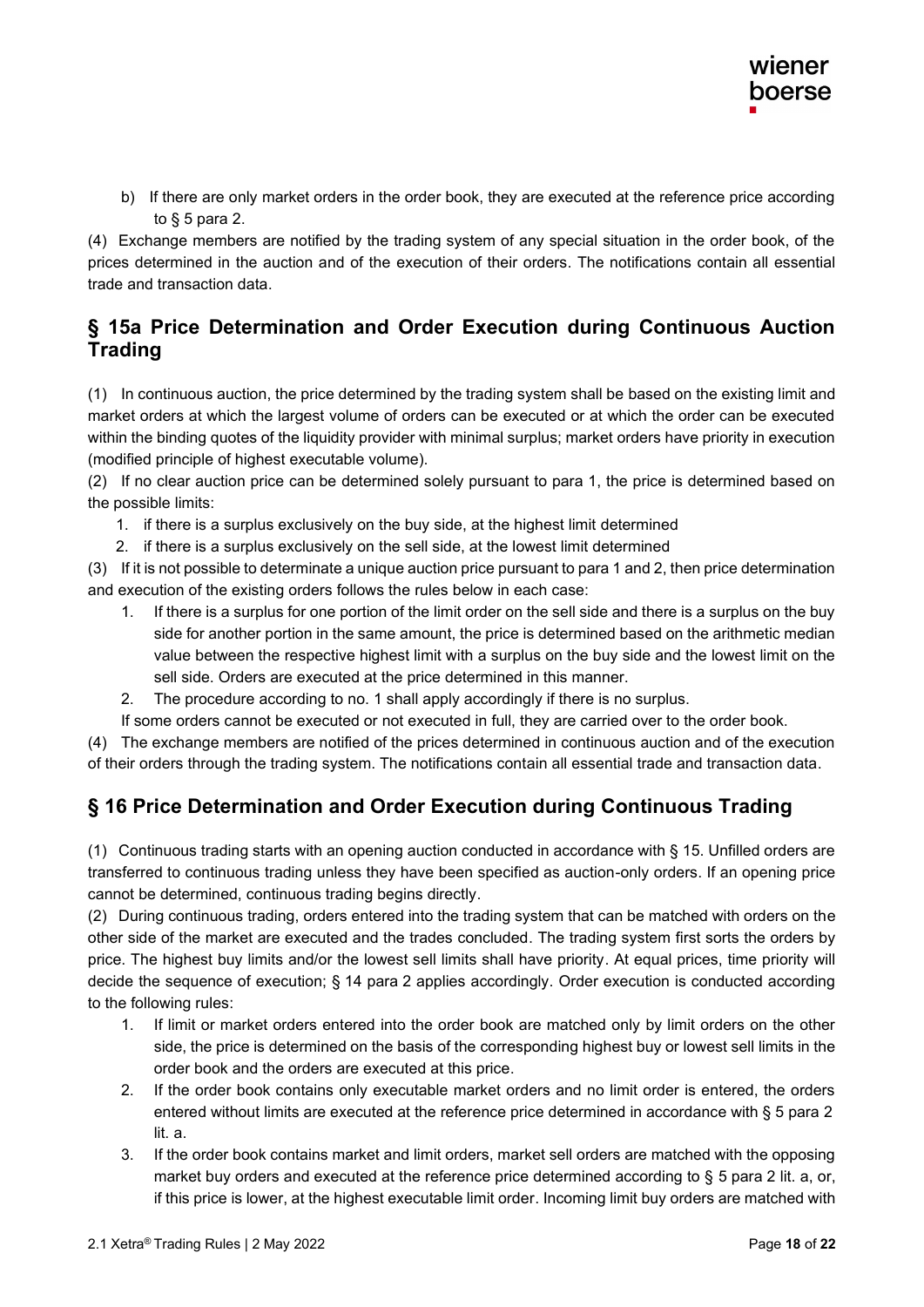the market sell orders in the order book and executed at the reference price determined according to § 5 para 2 lit. a, or, if this price is higher, at the lowest executable limit. Sentences 1 and 2 shall apply accordingly if only limit orders have been entered and/or these are matched by market and limit orders .

(3) Orders may only be executed within the price corridor for the reference price defined by the exchange operating company, which is determined in accordance with § 5 para 2 lit. a and/or lit. b. If the potential execution price is outside of this corridor, a volatility interruption is triggered that starts an auction according to § 15. All orders suitable for continuous trading are included in this auction. After a price has been determined, continuous trading is resumed. § 15 para 4 shall apply accordingly .

(4) If some orders cannot be executed or not executed in full, they are carried over to the order book. Continuous trading ends on every trading day with a closing auction to which § 15 applies accordingly. Trade at Close takes place immediately after the closing auction for those securities for which a price was determined and for which there was turnover during the closing auction. If an order is still in the order book on the next trading day, it is included in the opening auction. Orders that are entered during the pre-trading or the posttrading phase are included in the next following opening auction .

### **§ 17 Auction During Continuous Trading**

§ 15 shall apply analogously to the auction, but taking into consideration that continuous trading is interrupted for the duration of the auction pursuant to  $\S$  4 para 4.

### **§ 18 Self-dealing (Cross Trades)**

The entry of opposite trades by a single exchange member for the same security and which could lead to the execution of an order in the trading system (cross trades) shall not be permitted, if the exchange member acts knowingly, or negligibly in the case of algorithmic trading engines, on both the buy and the sell side for its own account or for the account of one and the same customer. Sentence 1 shall apply accordingly to any other behavior that effectively constitutes an intentional act to circumvent this rule.

#### **§ 19 Price Indications and Price Intervals**

(1) Security prices shall be given either per security, per smallest denomination or in percentage of the par value. The type of price indication is promulgated by a separate official notice.

- (2) Prices may contain up to four decimal places .
- (3) Orders and quotes must correspond to the price intervals .

### **§ 20 Trading Lots**

The minimum quote size of an order that may be placed into the trading system (trading lot) shall be one. For all bonds, the smallest trading lot shall be the smallest deliverable denomination, unless a different trading lot has been separately promulgated.

### **§ 21 Confirmation of Trade Execution**

Exchange members shall immediately receive an order execution confirmation from the exchange operating company via the trading system.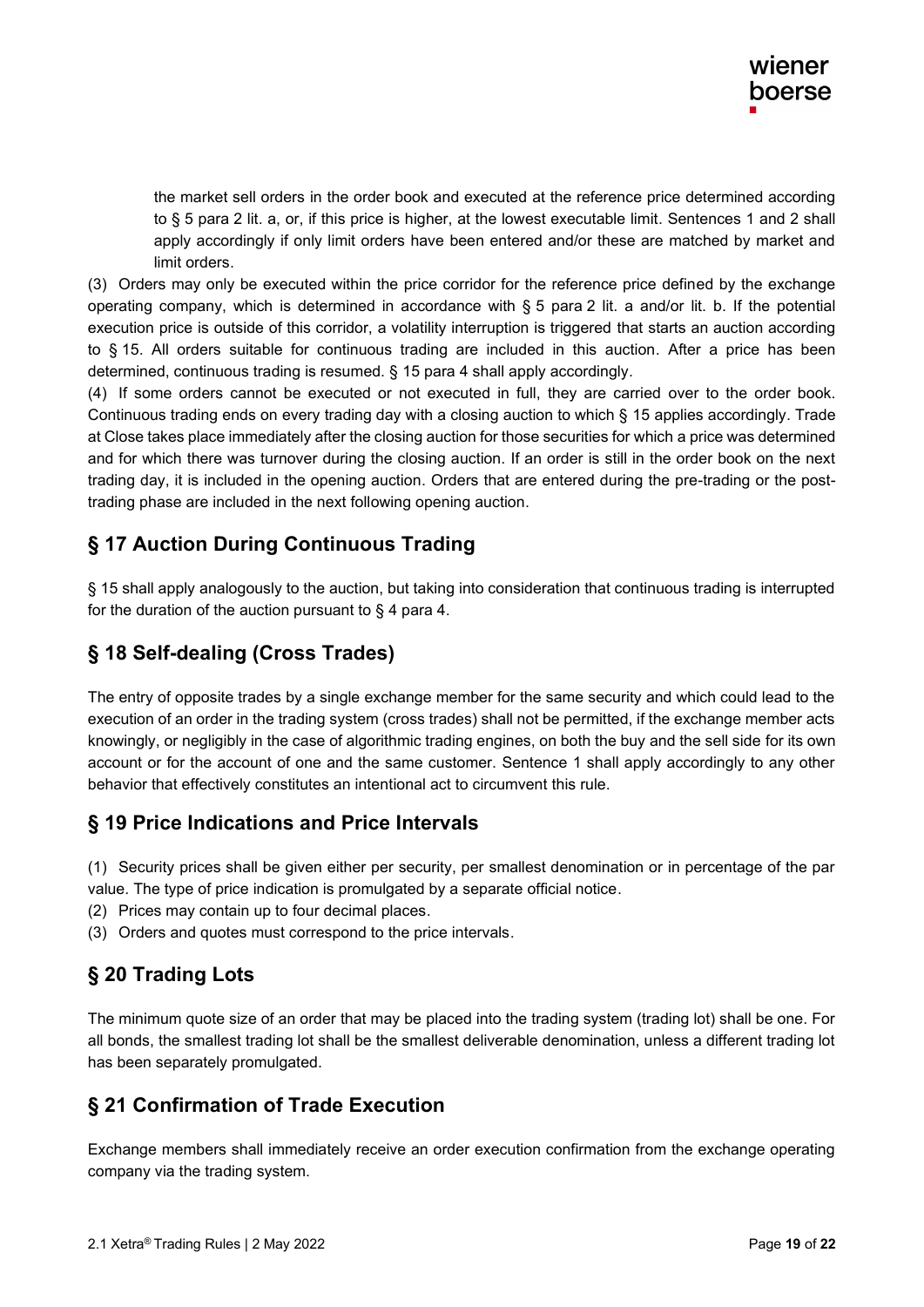### **§ 22 Objections to the Trade Execution Confirmation**

(1) Objections to the content of a trade confirmation for CCP eligible securities must be raised against the clearing agent pursuant to the General Terms and Conditions of Business of CCP.A (Business Terms of CCP.A), as amended.

(2) Objections regarding the correctness of trade confirmations or claims regarding missing confirmations in the case of non-CCP eligible securities must be raised immediately, but no later than 60 minutes before the start of the trading phase (§ 24 para2) of the next trading day; otherwise the transaction confirmed shall be considered accepted . The objection shall be submitted to the exchange operating company in writing by telex, electronically, telefax or telegram. The exchange operating company informs the counterparty/counterparties to the trade of the objections raised by the start of trading. The fact that an objection has been raised does not discharge the exchange member concerned from fulfilling the obligations arising from the trades. If, in the case of exchange transactions, the party raising the objections does not file a complaint with the Court of Arbitration of the Vienna Stock Exchange within three trading days after the objections were raised, the contested trade is deemed as mutually accepted. In the case of securities traded on the Vienna MTF, the complaint must be filed with the Court of Arbitration of the Vienna Stock Exchange in accordance with § 3 of the Rules of Arbitration or filed with a competent court of law.

### **§ 23 Fulfillment**

(1) All transactions concluded through the trading system in CCP-eligible securities are executed only between the clearing house and the respective direct clearing member who is counterparty to one of these trades and such trade must be fulfilled in accordance with the obligations under the General Terms and Conditions of Business of CCP.A, as amended. The exchange operating company shall define which securities are considered CCP eligible upon the request of the clearing house .

(2) All transactions in non-CCP eligible securities shall be deemed to be concluded "for cash". Such trades concluded shall be settled immediately between the contractual partners by the latest on the second day following the conclusion of the trade .

# III**.** Trading Hours

### **§ 24 Trading Hours and Trading Phases, Exchange Trading Hours**

(1) Trading hours are the period within a trading day during which orders may be entered into the trading system and trades can be executed through the trading system. Trading hours shall start for all securities at 8:00 a.m. and shall end for all securities at 5:50 p.m.

- (2) Trading hours are divided into three consecutive phases:
	- $\blacksquare$  the pre-trading phase
	- the trading phase
	- the post-trading phase

The start and the end of the individual trading phases shall be determined by the exchange operating company for all securities and announced pursuant to § 7.

(3) During the pre-trading phase, orders may be entered into the trading system, changed or cancelled; in the trading procedures continuous trading and auction, the order book remains closed; in the trading procedure continuous auction, the order book is partially open (quotes are displayed).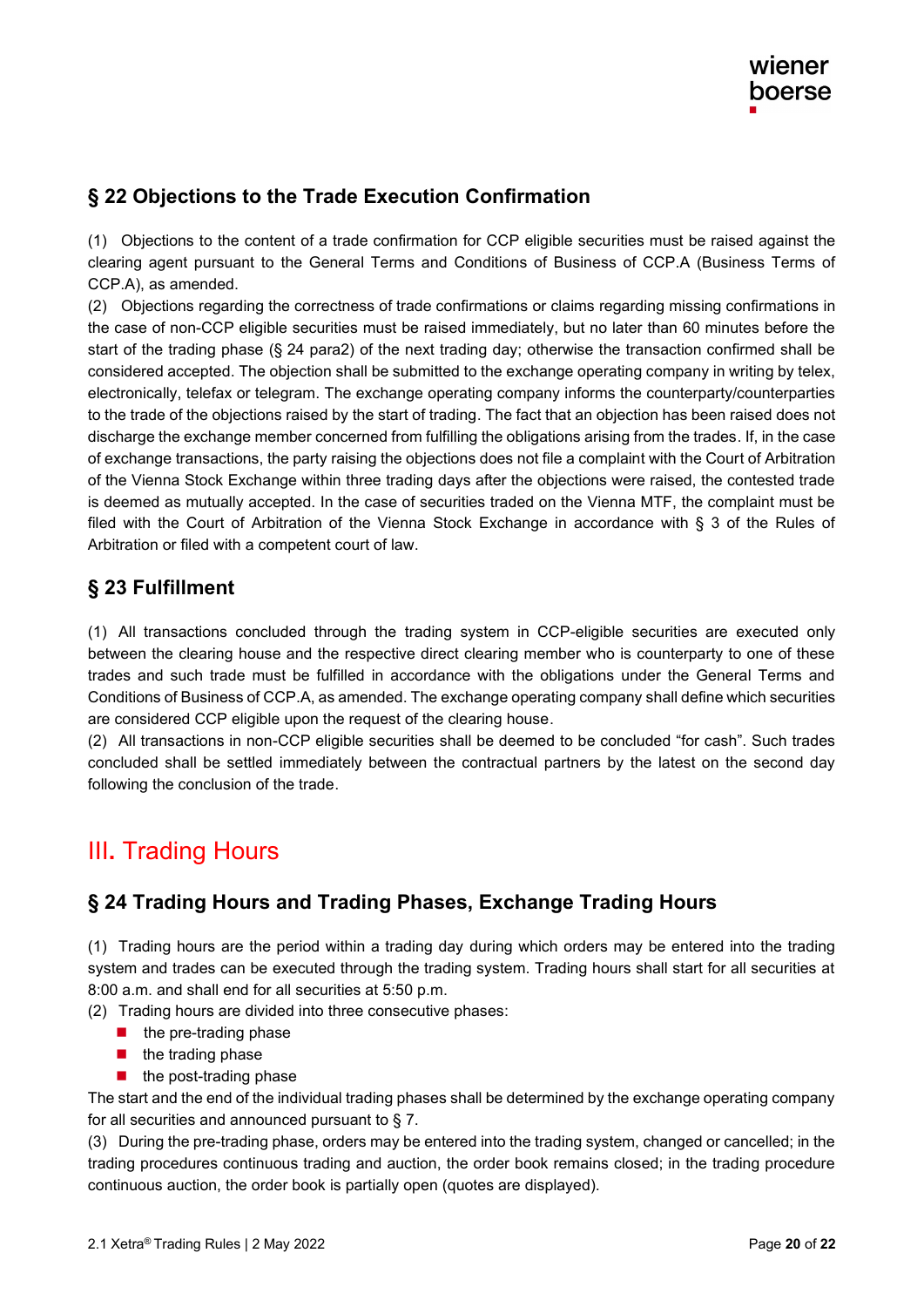(4) The pre-trading phase is followed by the trading phase during which securities may be traded in accordance with § 4 in one or several auctions, in continuous auction and in continuous trading.

(5) After the trading phase ends, the trading system is available for exchange members to make entries during the post-trading phase; paragraph 3 shall apply accordingly .

(6) In trading in securities admitted to listing on the Official Market of the Vienna Stock Exchange in its function as a securities exchange, the trading hours are also the exchange trading hours.

(7) The exchange operating company may prolong or shorten exchange trading hours, the trading hours and the start of the individual phases during a trading day if this becomes necessary in order to maintain orderly trading on the market.

# IV. Final Provisions

#### **§ 25 Entry into Force**

These Trading Rules shall enter into force on 5 November 1999.

Promulgated by Official Notice No. 528 of 14 October 1999 issued by the exchange operating company, Wiener Börse AG, and amended by Official Notices of Wiener Börse AG No. 296 of 29 June 2000 (amendment effective as of 3 July 2000), No. 469 of 28 September 2000 (amendment effective as of 1 October 2000), No. 477 of 3 October 2000 (correction), No. 90 of 13 March 2001 (amendment effective as of 2 April 2001), No. 11 of 9 January 2002, No. 284 of 28 March 2002 (amendment effective as of 2 April 2002), No. 770 of 16 August 2002 (amendment effective as of 20 August 2002), No. 1015 of 7 November 2002 (amendment effective as of 11 November 2002), No. 281 of 26 March 2003 (amendment effective as of 1 April 2003), No. 523 of 17 May 2004 (amendment effective as of 21 May 2004), No. 1453 of 23 December 2004, No. 49 of 17 January 2005 (amendment effective as of 31 January 2005), No. 669 of 13 May 2005 (amendment effective as of 17 May 2005), No. 1696 of 16 November 2005 (amendment effective as of 21 November 2005), No. 1416 of 5 October 2006 (amendment effective as of 9 October 2006), No. 1576 of 4 October 2007 (amendment effective as of 8 October 2007), No. 1672 of 25 October 2007 (amendment effective as of 1 November 2007), No. 336 of 6 March 2008 (amendment effective as of 1 April 2008), No. 1586 of 10 October 2008 (amendment effective as of 13 October 2008), No. 1806 of 21 November 2008 (effective as of 24 November 2008), No. 1921 of 12 December 2008 (amendment effective as of 1 January 2009), No. 2032 of 30 December 2008 (amendment effective as of 1 January 2009), No. 918 of 5 June 2009 (amendment effective as of 8 June 2009), No. 966 of 15 June 2009 (amendment effective as of 22 June 2009), No. 491 of 31 March 2010 (amendment effective as of 1 April 2010), No. 904 of 17 June 2010 (amendment effective as of 28 June 2010), No. 1264 of 18 August 2011 (amendment effective as of 1 September 2011), No. 1745 of 25 November 2011 (amendment effective as of 28 November 2011), No. 1622 of 16 November 2012 (amendment effective as of 26 November 2012), No. 1717 of 25 October 2013 (amendment effective as of 28 October 2013), No. 1241 of 14 August 2014 (amendment effective as of 18 August 2014), No. 1496 of 1 October 2014 (amendment effective as of 6 October 2014, the amendment to § 23 para 2 applies to trades concluded as of 6 October 2014; For trades concluded before this date, § 23 para 2 shall apply as amended by Official Notice No. 1241 of 14 August 2014), No. 723 of 13 May 2015 (amendment effective as of 22 May 2015), No. 1790 of 17 November 2015 (amendment effective as of 30 November 2015), No. 253 of 10 February 2016 (amendment effective as of 1 March 2016), No. 117 of 25 January 2017 (amendment effective as of 1 February 2017), No. 506 of 6 April 2017 (amendment effective as of 10 April 2017), No. 729 of 18 May 2017 (amendment effective as of 22 May 2017), No. 1143 of 27 July 2017 (amendment effective as of 31 July 2017), No. 2044